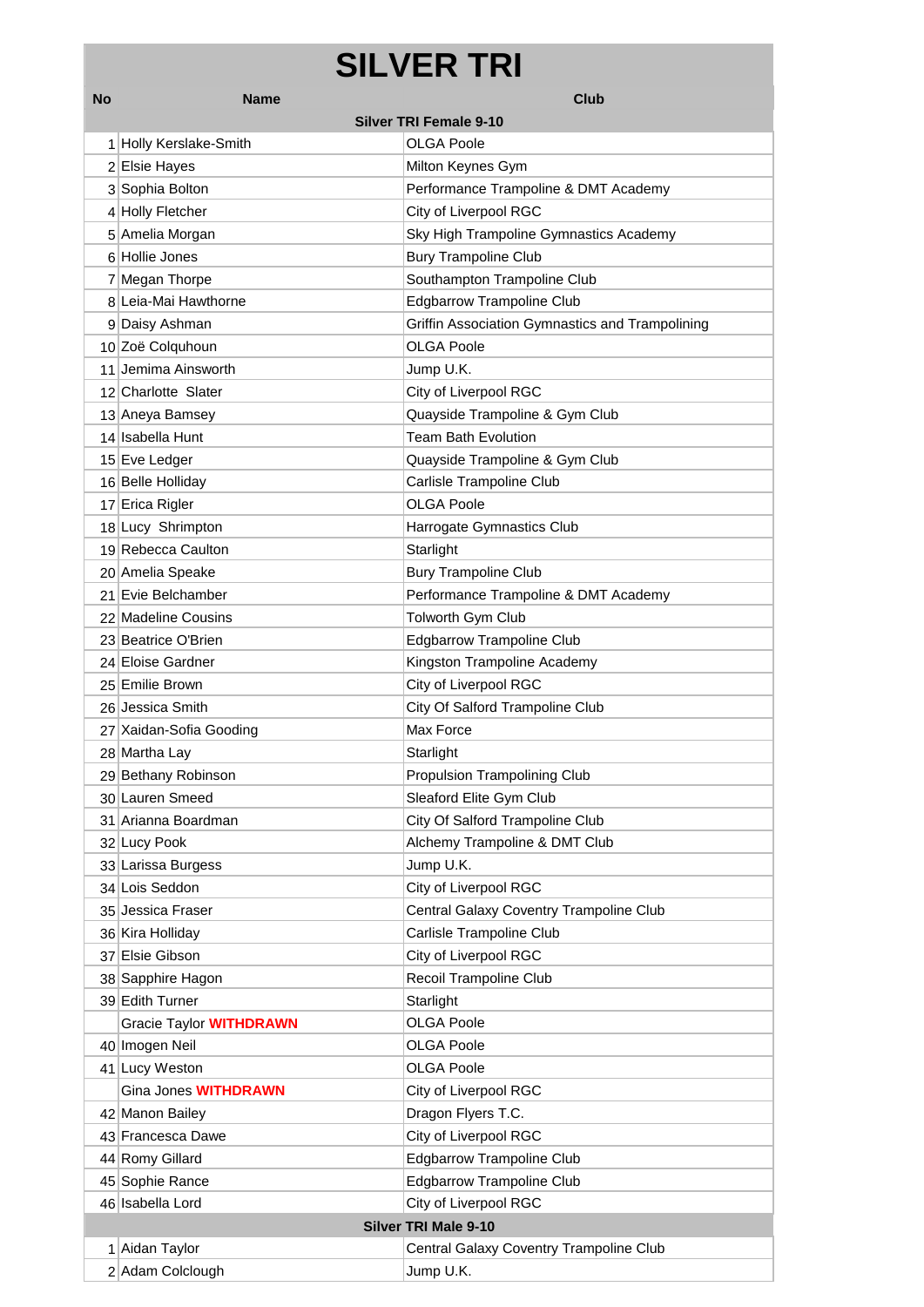| 3 Billy Lucey                  | City of Plymouth Trampoline and Gymnastics Club |
|--------------------------------|-------------------------------------------------|
| 4 Oliver Lacey                 | City of Plymouth Trampoline and Gymnastics Club |
| Oliver Craven <b>WITHDRAWN</b> | City Of Salford Trampoline Club                 |
| 5 Daniel Miller                | Carlisle Trampoline Club                        |
| 6 Archie Sheppard              | <b>Propulsion Trampolining Club</b>             |
| 7 Brandon Morgan-Geer          | <b>Team Bath Evolution</b>                      |
| 8 Harry Slatter                | Washindi Trampoline Club                        |
| 9 Fisher Winslet               | Sky High Trampoline Gymnastics Academy          |
| 10 Zakary Gayton               | Northamptonshire Trampoline Gymnastics Academy  |
| 11 Koby Campbell               | Leeds Rebound Gymnastics Club                   |
| 12 Frederick Leigh-Warren      | OLGA Poole                                      |
| 13 Joshua Baker                | Kingston Trampoline Academy                     |
|                                | <b>Silver TRI Female 11-12</b>                  |
| 1 Holly Roberts                | Stoke Trampolining & Gymnastics Club            |
| 2 Amelie Rushforth             | <b>Team Bath Evolution</b>                      |
| 3 Nicolle Lake                 | <b>OLGA Poole</b>                               |
| 4 Caitlin Alexander            | Quayside Trampoline & Gym Club                  |
| 5 Georgina Owen                | <b>OLGA Poole</b>                               |
| 6 Lola Cooper                  | Max Force                                       |
| 7 Josie Nugent                 | <b>Edgbarrow Trampoline Club</b>                |
| 8 Libby Austin                 | Central Galaxy Coventry Trampoline Club         |
| 9 Isla Smeed                   | Sleaford Elite Gym Club                         |
| 10 Lilia Kearney               | <b>Brentwood Trampoline Club</b>                |
| 11 Daisy Heal                  | City of Plymouth Trampoline and Gymnastics Club |
| 12 Ebony Corish                | City of Liverpool RGC                           |
| 13 Chayne Barnes               | <b>Wansbeck Gymnastics Club</b>                 |
| 14 Isla Robson                 | Apollo Trampoline Club                          |
| 15 Rhiannon Monie              | Cambridge Cangaroos                             |
| 16 Bozena Jaasi                | <b>Edgbarrow Trampoline Club</b>                |
| 17 Brooke Wray                 | Leeds Rebound Gymnastics Club                   |
| 18 Alice Stebbing              | Bourne 2 Bounce                                 |
| 19 Charlotte Wainford          | Sky High Trampoline Gymnastics Academy          |
| 20 Millie Slatford             | Ultima Trampoline Club                          |
| 21 Reece Hounsell              | Jumpers Trampoline Club                         |
| 22 Morgan Boddington           | Quayside Trampoline & Gym Club                  |
| 23 Juliet Nicholson            | Bourne 2 Bounce                                 |
| 24 Amelie Scott                | City of Liverpool RGC                           |
| 25 Chloe Lin                   | Stoke Trampolining & Gymnastics Club            |
| 26 Layla Derbel                | Beckenham Fliers Trampoline                     |
| 27 Olivia Walmsley             | Griffin Association Gymnastics and Trampolining |
| 28 Emma Hoyle                  | <b>Edgbarrow Trampoline Club</b>                |
| 29 Tamsin Reddyhough           | Washindi Trampoline Club                        |
| 30 Cass Bradley                | Northamptonshire Trampoline Gymnastics Academy  |
| 31 Tilly Hodgkins              | City of Liverpool RGC                           |
| 32 Erin Jones                  | Jumpers Trampoline Club                         |
| 33 Jessica Wright              | Griffin Association Gymnastics and Trampolining |
| 34 Elise Machin                | Sky High Trampoline Gymnastics Academy          |
| 35 Clarissa Seraphin           | <b>Edgbarrow Trampoline Club</b>                |
| 36 Isla Jones                  | <b>Bury Trampoline Club</b>                     |
| 37 Mia Scott                   | Northamptonshire Trampoline Gymnastics Academy  |
| 38 Ava Challinor               | City of Liverpool RGC                           |
| 39 Oli Aughton                 | <b>Bury Trampoline Club</b>                     |
| 40 Lily Mccracken              | City of Liverpool RGC                           |
| 41 Scarlott Field              | Sleaford Elite Gym Club                         |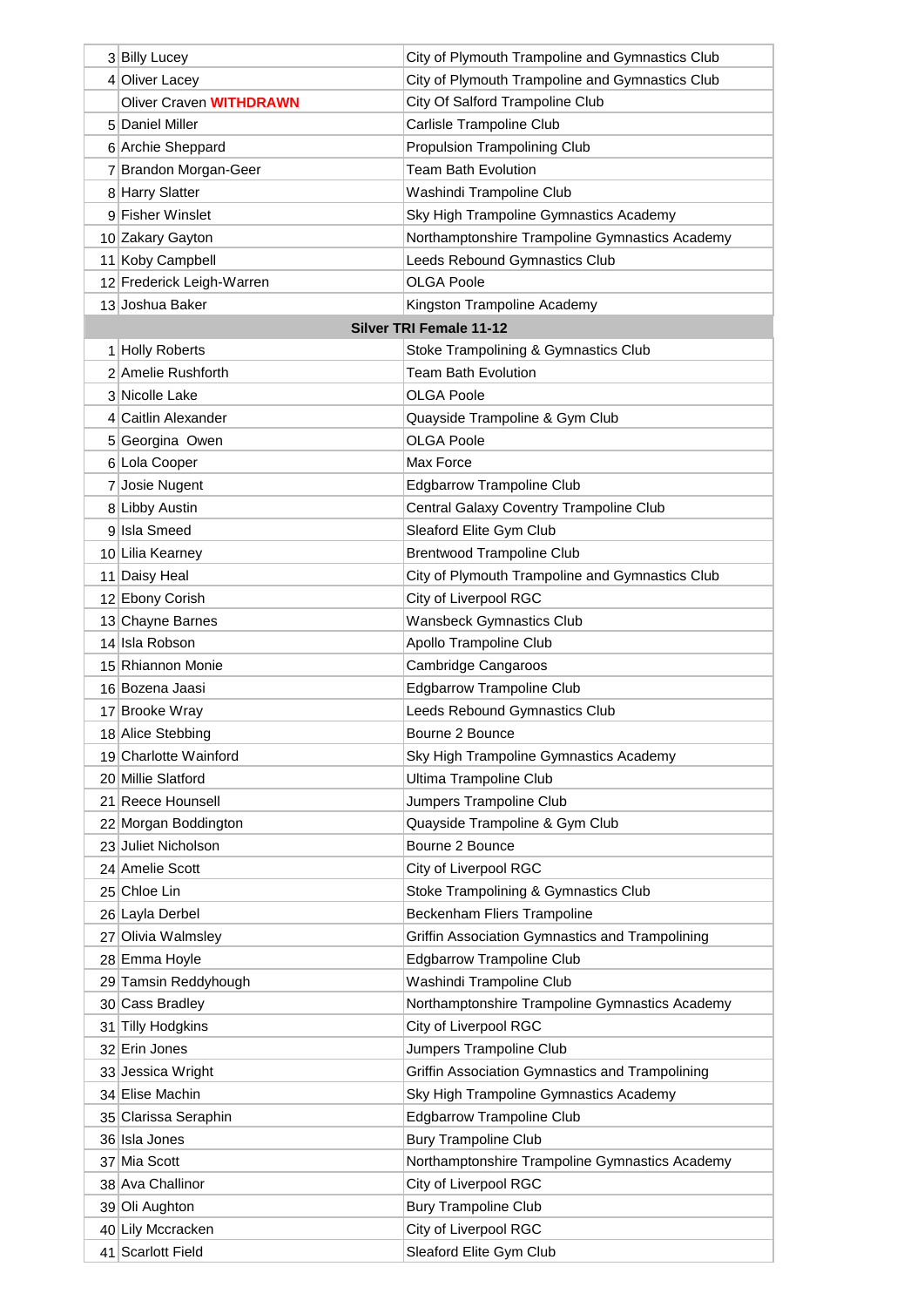| 42 Grace Woolley                 | <b>Bassetlaw Trampoline Club</b>                       |
|----------------------------------|--------------------------------------------------------|
| 43 Lemara Sokoya                 | Hendon Gym Club                                        |
| 44 Aimee Mcmillan                | Central Galaxy Coventry Trampoline Club                |
| 45 Lolli Nestor                  | City of Liverpool RGC                                  |
| 46 Henri Mccarthy                | Recoil Trampoline Club                                 |
| 47 Isla Bellamy                  | <b>Griffin Association Gymnastics and Trampolining</b> |
| 48 Sylvie Hobson                 | Leeds Rebound Gymnastics Club                          |
| 49 Keira Millington              | Stoke Trampolining & Gymnastics Club                   |
| 50 Grace Gibson                  | <b>Edgbarrow Trampoline Club</b>                       |
| 51 Isobel Scott                  | Northamptonshire Trampoline Gymnastics Academy         |
| 52 Darcie Lacey                  | Performance Trampoline & DMT Academy                   |
| Lauren Leach WITHDRAWN           | Ultima Trampoline Club                                 |
| 53 Clara Scott                   | <b>Wansbeck Gymnastics Club</b>                        |
| 54 Freya Miles                   | Northamptonshire Trampoline Gymnastics Academy         |
| 55 Maddison Kelly                | Jump U.K.                                              |
| 56 Tabitha Howard                | Recoil Trampoline Club                                 |
| 57 Harriet Burrows               | Leeds Rebound Gymnastics Club                          |
| 58 Holly Robson                  | Sleaford Elite Gym Club                                |
| 59 Charlotte Nolan               | <b>Team Bath Evolution</b>                             |
| 60 Grace Roberts                 | Propulsion Trampolining Club                           |
| 61 Bailee-Jo Horton              | OLGA Poole                                             |
| 62 Rebekah Love                  | Bourne 2 Bounce                                        |
| 63 Lilymay Boobyer               | Griffin Association Gymnastics and Trampolining        |
| 64 Holly Ashton Christie         | City of Liverpool RGC                                  |
| 65 Gabrielle Park                | Kingston Trampoline Academy                            |
| 66 Millie Gradwell               | Jump U.K.                                              |
| 67 Abigail Walls                 | Leeds Rebound Gymnastics Club                          |
| 68 Bethany Sheldrick             | Griffin Association Gymnastics and Trampolining        |
| 69 Ella Ashman                   | Griffin Association Gymnastics and Trampolining        |
| 70 Nia Slatter                   | Washindi Trampoline Club                               |
| 71 Lani Smith                    | Performance Trampoline & DMT Academy                   |
| 72 Alannah Taylor                | Quayside Trampoline & Gym Club                         |
| 73 Georgia Diamond Barlow        | City of Liverpool RGC                                  |
| 74 Jessica Cinnamond             | City of Liverpool RGC                                  |
| 75 Katherine Bull                | Stoke Trampolining & Gymnastics Club                   |
| 76 Mercedes Gregory              | <b>OLGA Poole</b>                                      |
| Lilly Doreen Leavey WITHDRAWN    | City of Liverpool RGC                                  |
| 77 Isabella Pyle                 | <b>Colchester Gymnastics Club</b>                      |
| 78 Molly Mcgregor                | Cambridge Cangaroos                                    |
| 79 Maggie Fyfe - MOVED FROM GOLD | City of Liverpool RGC                                  |
|                                  | <b>Silver TRI Male 11-12</b>                           |
| 1 Oliver Burmester               | Griffin Association Gymnastics and Trampolining        |
| 2 Kofi Elhaggagi                 | Washindi Trampoline Club                               |
| 3 Jack Smith                     | City of Liverpool RGC                                  |
| 4 Adam Lee                       | City of Plymouth Trampoline and Gymnastics Club        |
| 5 James White                    | <b>Bassetlaw Trampoline Club</b>                       |
| 6 Edward Penny                   | Jumpers Trampoline Club                                |
| 7 Alfie Shepherd                 | Kingston Trampoline Academy                            |
| 8 Joshua Miller                  | <b>Team Bath Evolution</b>                             |
| 9 Clayton Frake - Worthington    | <b>Team Twisters</b>                                   |
| Auguste Yi Cheng Yoong WITHDRAWN | Northamptonshire Trampoline Gymnastics Academy         |
| 10 Harry Cross                   | Carlisle Trampoline Club                               |
| 11 Alexander Beale               | York Artistic Sports Club                              |
| 12 Oliver Kelham                 | Jumpers Trampoline Club                                |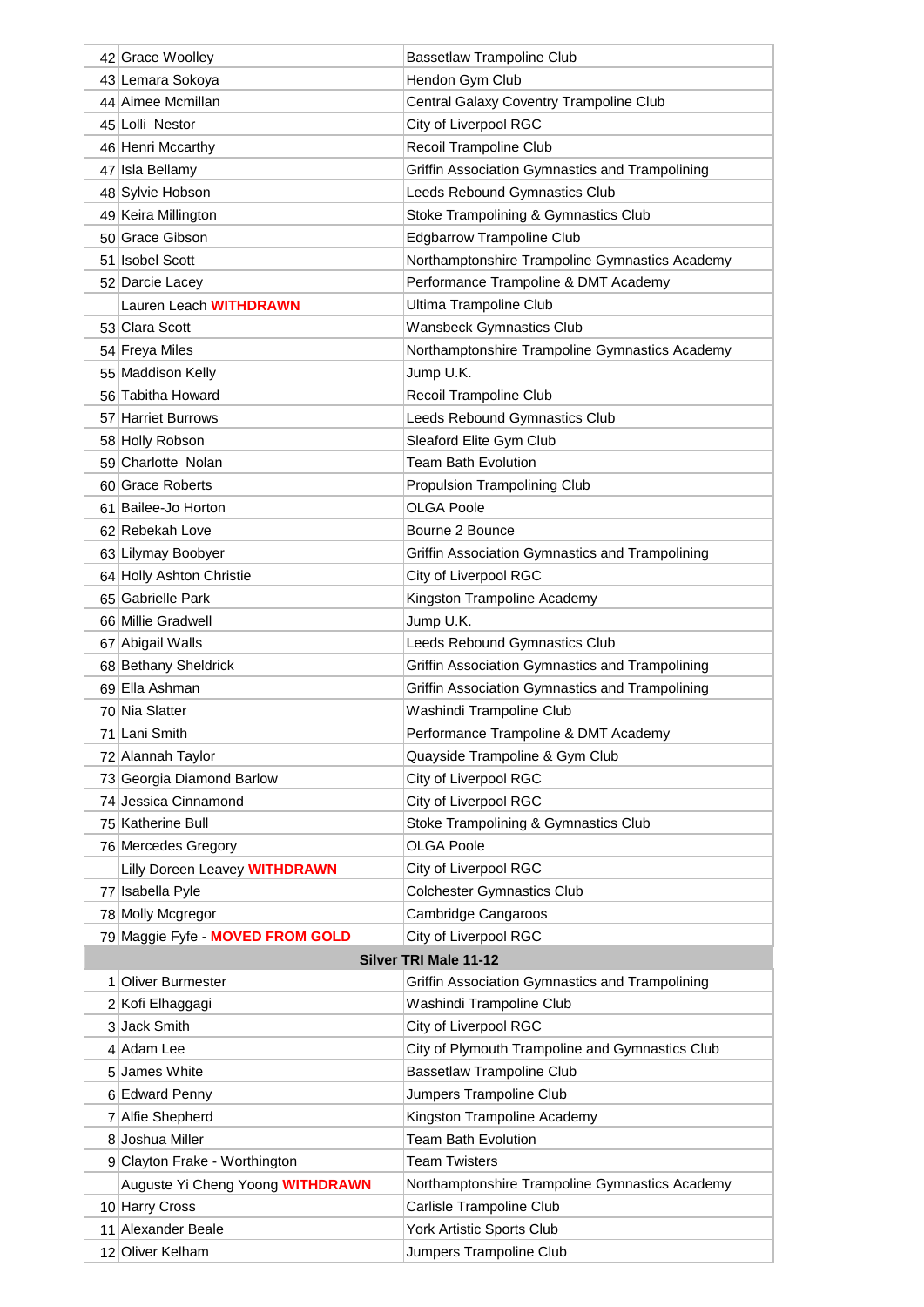| 13 Callum Whitehead                 | <b>Edgbarrow Trampoline Club</b>                      |
|-------------------------------------|-------------------------------------------------------|
| 14 George Dollery                   | <b>Edgbarrow Trampoline Club</b>                      |
| 15 Henry Barnes                     | Jump U.K.                                             |
| 16 William Mansfield                | Max Force                                             |
| 17 Zak Carey                        | Harrogate Gymnastics Club                             |
| 18 Sebastian Thomas                 | <b>OLGA Poole</b>                                     |
| 19 Harvey Goldsmith                 | Performance Trampoline & DMT Academy                  |
| 20 Toby Le Fevre                    | Performance Trampoline & DMT Academy                  |
| 21 George Meech                     | Northamptonshire Trampoline Gymnastics Academy        |
| 22 Lewi Vernon                      | Griffin Association Gymnastics and Trampolining       |
| 23 Owen Whittall                    | Washindi Trampoline Club                              |
| 24 Isaac Lowson                     | Harrogate Gymnastics Club                             |
| Oliver Williams <b>WITHDRAWN</b>    | Max Force                                             |
| 25 Alfie Dixon                      | Carlisle Trampoline Club                              |
| 26 Harry Cinnamond                  | City of Liverpool RGC                                 |
| 27 Douglas Bibby                    | <b>Edgbarrow Trampoline Club</b>                      |
| 28 Kester Wilson                    | <b>OLGA Poole</b>                                     |
| 29 Adam Smith                       | City of Liverpool RGC                                 |
| 30 Ebbon Payne                      | Sky High Trampoline Gymnastics Academy                |
| 31 Tyler Oldrid                     | <b>Propulsion Trampolining Club</b>                   |
| 32 Zane Stout                       | City of Liverpool RGC                                 |
| 33 Jack Nutter                      | City Of Salford Trampoline Club                       |
|                                     | <b>Silver TRI Female 13-14</b>                        |
| 1 Rose Wynne                        | <b>Propulsion Trampolining Club</b>                   |
| 2 Abi Lawther                       | Charnwood Trampoline Club                             |
| 3 Tabitha Gahan                     | City of Liverpool RGC                                 |
| 4 Zyra Reid                         | Hendon Gym Club                                       |
| 5 Freya Cairns                      | <b>Bury Trampoline Club</b>                           |
| 6 Kelise Wilson-Smith               | City of Liverpool RGC                                 |
| 7 Emma Ford-Bailey                  | Southampton Trampoline Club                           |
| 8 Katie Skellett                    | Northamptonshire Trampoline Gymnastics Academy        |
| 9 Ebony Colbourne                   | City of Plymouth Trampoline and Gymnastics Club       |
| 10 Issabel Spurr_Ohare              | <b>Propulsion Trampolining Club</b>                   |
| 11 Emily Goldsworthy                | Jumpers Trampoline Club                               |
| 12 Jessica Hoar                     | Velocity                                              |
| 13 Harper Winslet                   | Sky High Trampoline Gymnastics Academy                |
| 14 Imogen Lamb                      | City of Liverpool RGC                                 |
| 15 Maya Phillott                    | Leeds Rebound Gymnastics Club                         |
| Emily Inglis <b>WITHDRAWN</b>       | City Of Salford Trampoline Club                       |
| 16 Ella Dixon                       | Jump U.K.                                             |
| 17 Bailee Gillard                   | <b>Edgbarrow Trampoline Club</b>                      |
| 18 Madison Vine                     | Okehampton Flyers Gym, Trampoline & DMT Club"         |
| 19 Olivia Burvill-Patching          | Sky High Trampoline Gymnastics Academy                |
| 20 Lily Edwards                     | Max Force                                             |
| 21 Daisy Margolis                   | Max Force                                             |
| 22 Sasha Khan                       | Max Force                                             |
| 23 Willow Talbot                    | Hi-tension Trampoline Club                            |
| 24 Evie Murray                      | Jump U.K.                                             |
| 25 Poppy Bissett                    | Sky High Trampoline Gymnastics Academy                |
| 26 Charlotte Vickery                | <b>Whirlwinds Academy</b>                             |
| 27 Mollie Smith                     | Infinity Trampoline Club<br>Belle Vue Trampoline Club |
| Jasmine Wright <b>WITHDRAWN</b>     | Propulsion Trampolining Club                          |
| 28 Megan Sprakes<br>29 Tilly Clarke | Exeter Trampoline Academy                             |
|                                     |                                                       |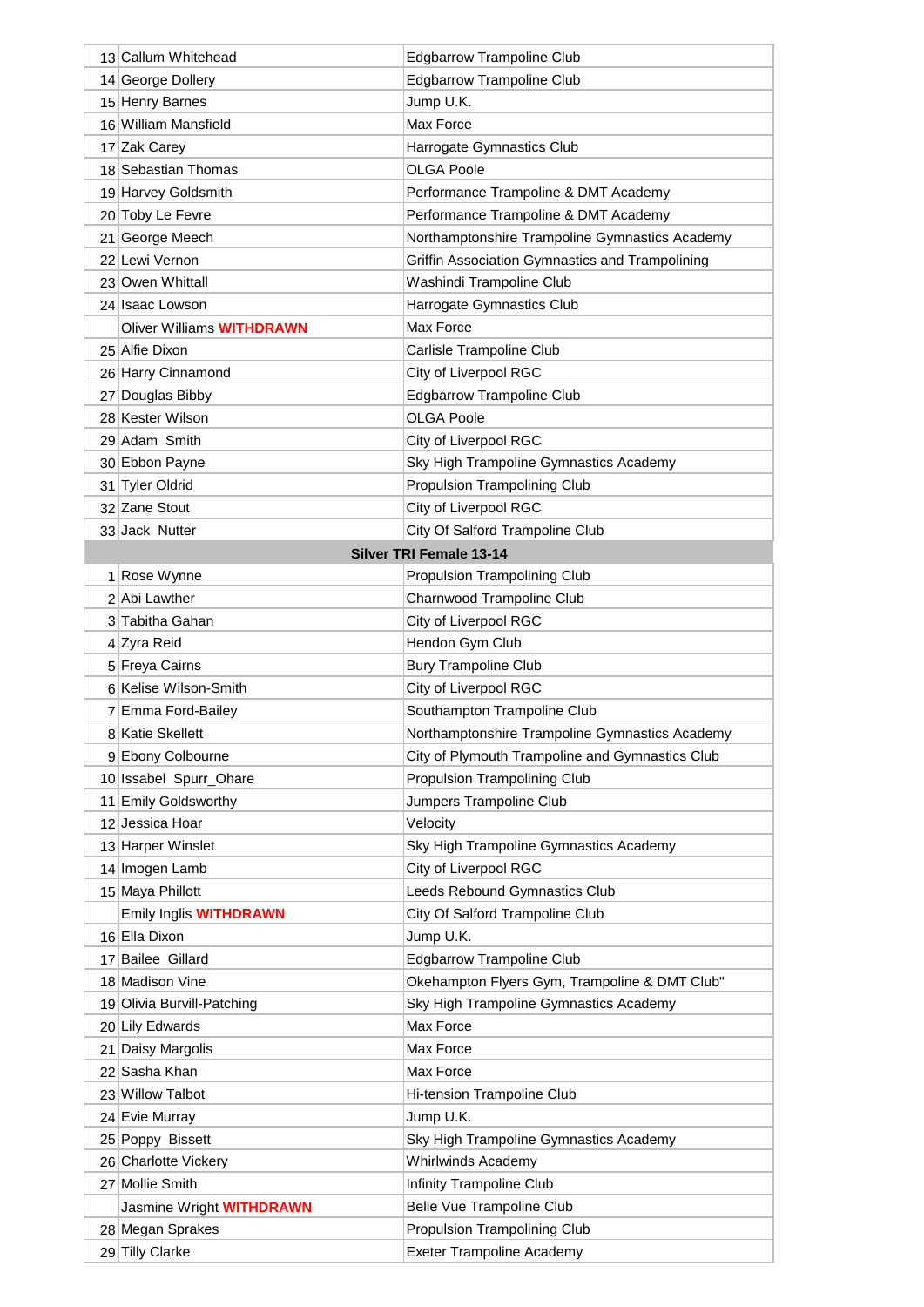| 30 Millie Taylor         | Beckenham Fliers Trampoline                     |
|--------------------------|-------------------------------------------------|
| 31 Sophie Moir           | Phoenix High Flyers                             |
| 32 Saskia Howe           | Infinity Trampoline Club                        |
| 33 Madeline Leigh-Warren | <b>OLGA Poole</b>                               |
| 34 Lily Thomas           | Griffin Association Gymnastics and Trampolining |
| 35 Lucinda Parr          | <b>Exeter Trampoline Academy</b>                |
| 36 Melissa Butterworth   | <b>Bury Trampoline Club</b>                     |
| 37 Zara Harvey           | Starlight                                       |
| 38 Shian Crichton        | City Of Salford Trampoline Club                 |
| 39 Eloise Muller         | Southampton Trampoline Club                     |
| 40 Emily Pickering       | Velocity                                        |
|                          | Silver TRI Male 13-14                           |
| 1 Max Jeavons            | <b>OLGA Poole</b>                               |
| 2 Joshua Bouwer          | <b>Edgbarrow Trampoline Club</b>                |
| 3 Oscar Thomas Milner    |                                                 |
|                          | <b>Bury Trampoline Club</b>                     |
| 4 Aditya Krishnadas      | Stoke Trampolining & Gymnastics Club            |
| 5 Chad Godwin            | Charnwood Trampoline Club                       |
| 6 Tyler Boreham          | Jumpers Trampoline Club                         |
| Callum Upton WITHDRAWN   | Southampton Trampoline Club                     |
| 7 Joseph Birch           | Beckenham Fliers Trampoline                     |
| 8 Kian Terry             | Jumpers Trampoline Club                         |
| 9 Finley Gant            | Phoenix High Flyers                             |
| 10 Oliver Atkin          | Activ8 Trampoline Club                          |
| 11 William Cree          | Phoenix High Flyers                             |
| 12 Max Redding           | <b>Edgbarrow Trampoline Club</b>                |
| 13 Riley Tilling         | <b>Team Bath Evolution</b>                      |
| 14 Callum Parsley        | <b>Edgbarrow Trampoline Club</b>                |
| 15 Ben Yates             | Charnwood Trampoline Club                       |
| 16 Harry Newman          | <b>Propulsion Trampolining Club</b>             |
| 17 Isaac Summerfield     | Stoke Trampolining & Gymnastics Club            |
| 18 Ryden Temple          | Sky High Trampoline Gymnastics Academy          |
| 19 Kerem Kamal           | Sheffield Trampoline Academy                    |
|                          | <b>Silver TRI Female 15-16</b>                  |
| 1 Emma Bevis             | Levitation                                      |
| 2 Charlotte Blackmore    | <b>Orbit Milton Keynes</b>                      |
| 3 Melissa Knight         | <b>Ultima Trampoline Club</b>                   |
| 4 Natalie Cooper         | Milton Keynes Gym                               |
| 5 Mia Darcy Sui Jones    | City of Liverpool RGC                           |
| 6 Daisy Haffey           | Phoenix High Flyers                             |
| 7 Lucy Chandler          | <b>Bury Trampoline Club</b>                     |
| 8 Niamh Foster           | City Of Salford Trampoline Club                 |
| 9 Olivia Webb            | Milton Keynes Gym                               |
| 10 Mia Bedwell           | <b>Aspire Springers</b>                         |
| 11 Megan Jessop          | Phoenix High Flyers                             |
| 12 Maggie-Jo Allan       | York Artistic Sports Club                       |
| 13 Millie Heathcote      | <b>Orbit Milton Keynes</b>                      |
| 14 Jessica Ringsell      | Lincoln Imps                                    |
| 15 Lily Patrick          | Hi-tension Trampoline Club                      |
| 16 Amy Pickering         | Jump U.K.                                       |
| 17 Niamh Cavanagh        | City Of Salford Trampoline Club                 |
| 18 Caitlyn Riddex        | <b>Wansbeck Gymnastics Club</b>                 |
| 19 Jazmine Pease         | Apollo Trampoline Club                          |
| 20 Abby Shearer          | <b>Edgbarrow Trampoline Club</b>                |
| 21 Emily Winchester      | Jumpers Trampoline Club                         |
| 22 Emma Simpson          | York Artistic Sports Club                       |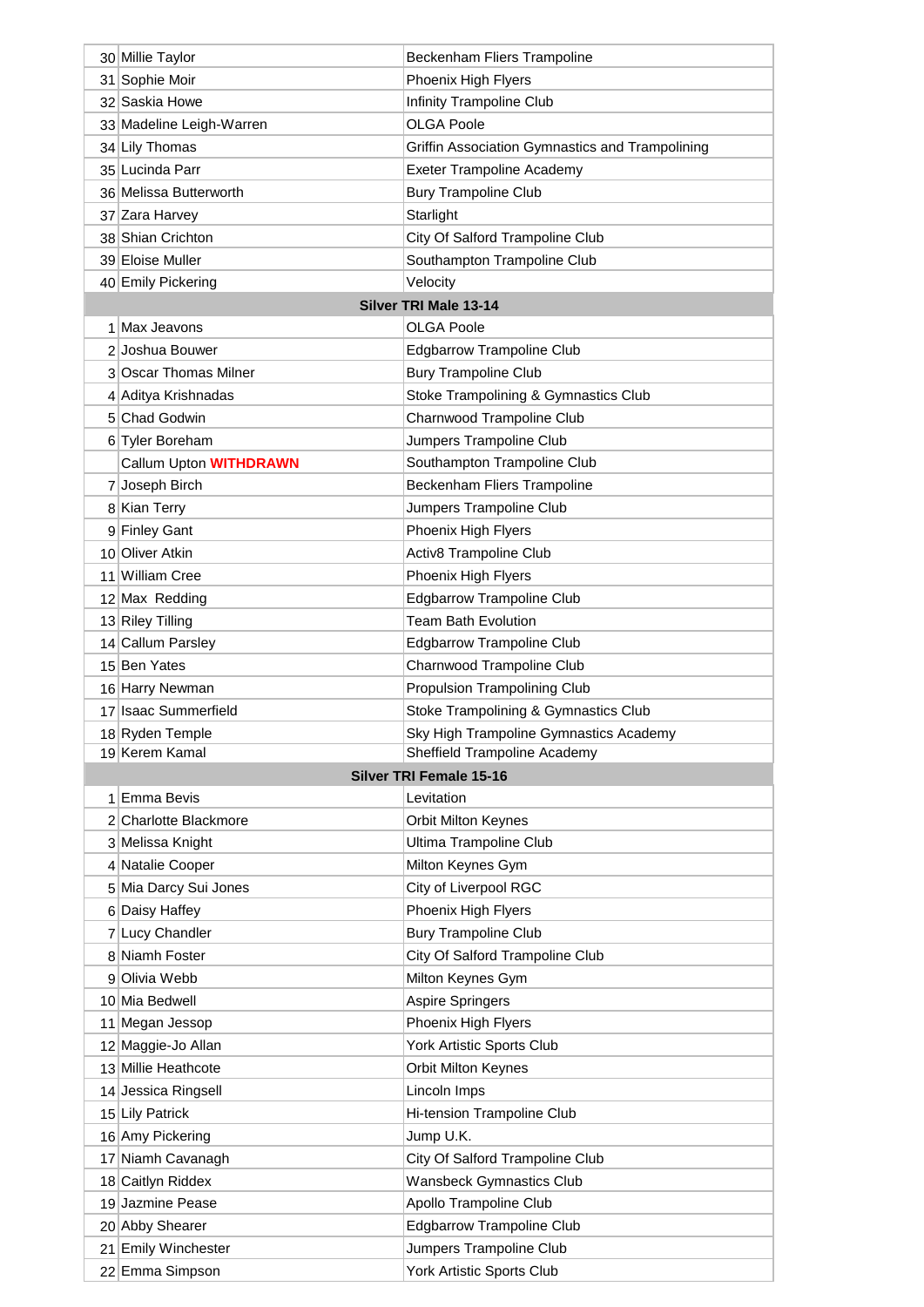| 23 Lauren Preston                 | Max Force                                       |
|-----------------------------------|-------------------------------------------------|
| 24 Izzy Hauxwell                  | Dragon Flyers T.C.                              |
| 25 Katie Beveridge                | <b>Bassetlaw Trampoline Club</b>                |
| 26 Elysia Goodman                 | York Artistic Sports Club                       |
| 27 Maisie Colom                   | City Of Salford Trampoline Club                 |
| 28 Piper Stote                    | Kingston Trampoline Academy                     |
| 29 Chloe Cattanach                | Jump U.K.                                       |
| 30 Hollie Willoughby              | York Artistic Sports Club                       |
| 31 Samantha Buckles               | <b>Propulsion Trampolining Club</b>             |
|                                   | <b>Silver TRI Male 15-16</b>                    |
| 1 Jamie Hudson                    | Edgbarrow Trampoline Club                       |
| 2 Henry Baynes                    | Southampton Trampoline Club                     |
| <b>Isaac Broadhurst WITHDRAWN</b> | Northamptonshire Trampoline Gymnastics Academy  |
| 3 George Tubbs                    | <b>OLGA Poole</b>                               |
| 4 Ben Bluett                      | City of Plymouth Trampoline and Gymnastics Club |
| 5 Liam McDonald                   | City of Liverpool RGC                           |
| 6 Jenson Midgley                  | Phoenix High Flyers                             |
| 7 Ben Gale                        | City of Plymouth Trampoline and Gymnastics Club |
| 8 Owen Pitman                     | Okehampton Flyers Gym, Trampoline & DMT Club"   |
| 9 Daniel Whitelock                | York Artistic Sports Club                       |
| 10 Harvey Bell                    | <b>Colchester Gymnastics Club</b>               |
| 11 Callum Hiett                   | Milton Keynes Gym                               |
| 12 Ethan Johnston                 | Jumpers Trampoline Club                         |
| 13 Declan Booth-Hudson            | Phoenix High Flyers                             |
| 14 Lewis Crawley                  | Infinity Trampoline Club                        |
| 15 Ben Armitage                   | City of Plymouth Trampoline and Gymnastics Club |
| 16 Curtis Clifton                 | Infinity Trampoline Club                        |
| 17 Braden Cox                     | Jumpers Trampoline Club                         |
| 18 Luke Butcher                   | Activ8 Trampoline Club                          |
| 19 Connor Harding                 | Quayside Trampoline & Gym Club                  |
| 20 Frank Smith                    | <b>Edgbarrow Trampoline Club</b>                |
| 21 James Cousins                  | Phoenix High Flyers                             |
| 22 James Burton                   | Sheffield Trampoline Academy                    |
|                                   | Silver TRI Female 17+                           |
| 1 Rosa Clark                      | Max Force                                       |
| 2 Megan Finney                    | Up'n'Downs Trampoline Club                      |
| 3 Polly Watson                    | <b>Team Twisters</b>                            |
| 4 Maisie Ward                     | Sky High Trampoline Gymnastics Academy          |
| 5 Milly Cole                      | <b>Orbit Milton Keynes</b>                      |
| 6 Catherine Thomas                | <b>Aspire Springers</b>                         |
| 7 Rhianna Smith                   | Phoenix High Flyers                             |
| 8 Katie-Anne Attaway              | Aire Trampoline Club                            |
| 9 Tess Walker                     | Southampton Trampoline Club                     |
| 10 Eleanor Jordan                 | Propulsion Trampolining Club                    |
| 11 Kiera Fisher                   | City of Liverpool RGC                           |
| 12 Alysia Middleton               | Northamptonshire Trampoline Gymnastics Academy  |
| 13 Naomi Ashby                    | Sleaford Elite Gym Club                         |
| 14 Sarah Dearman                  | <b>Edgbarrow Trampoline Club</b>                |
| 15 Demi Hansford                  | Tolworth Gym Club                               |
| Maia Grady <b>WITHDRAWN</b>       | Tolworth Gym Club                               |
| 16 Charlotte Cuffling             | Phoenix High Flyers                             |
| 17 Megan Hunt                     | Max Force                                       |
| 18 Chloe Spinks                   | Lincoln Imps                                    |
| 19 Abigail Wheeler                | Bourne 2 Bounce                                 |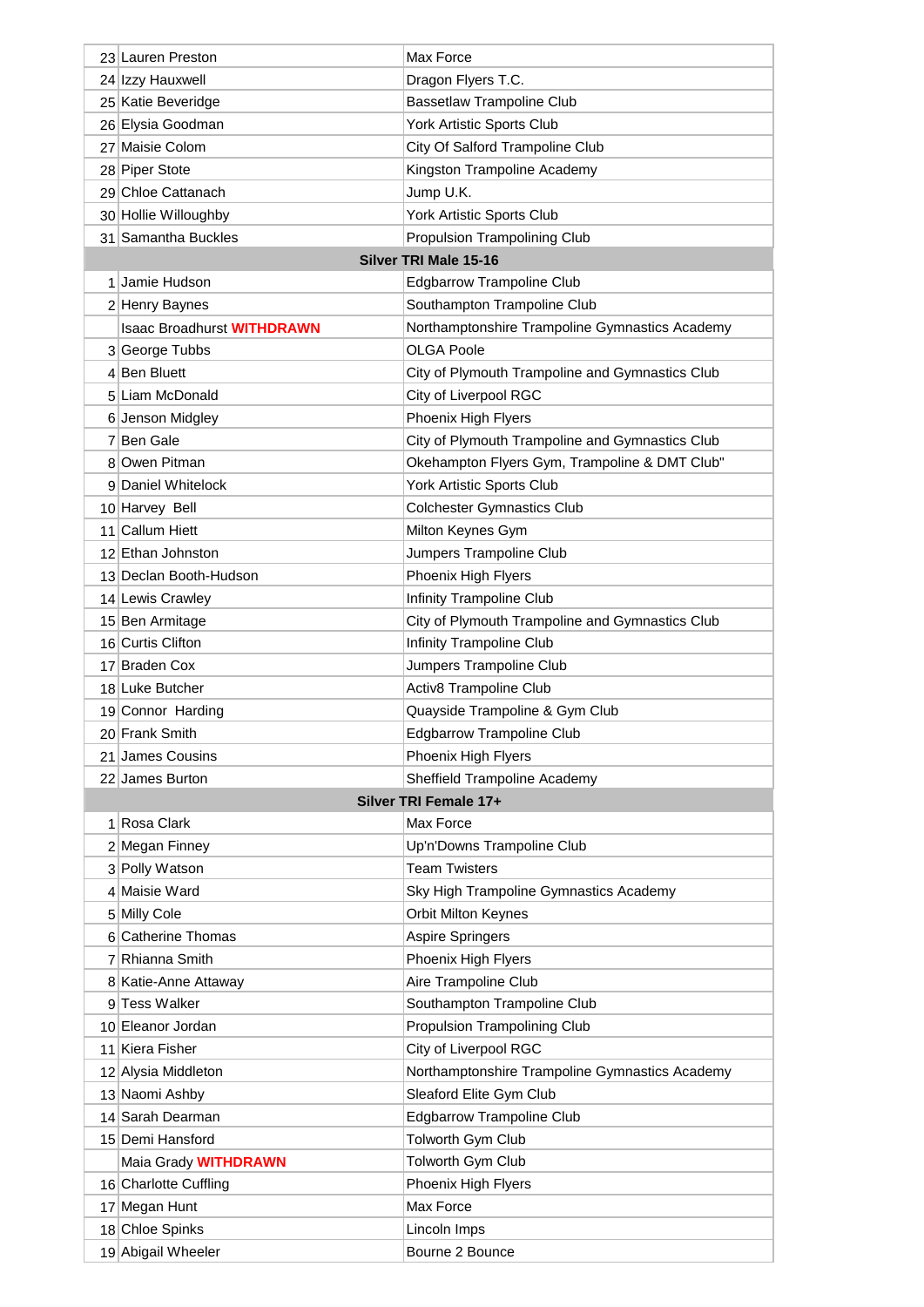| 20 Charlotte Burn    | Phoenix High Flyers                 |
|----------------------|-------------------------------------|
| 21 Emily Sherratt    | Washindi Trampoline Club            |
| 22 Nicola Bayer      | Flying Solo Trampoline Club         |
| 23 Daniela Nacul     | Leeds Rebound Gymnastics Club       |
| 24 Tayla Porter      | <b>Edgbarrow Trampoline Club</b>    |
| 25 Rose Kent         | Flying Solo Trampoline Club         |
| 26 Jasmin Nolan-Kemp | <b>Team Bath Evolution</b>          |
| 27 Tianee Camille    | <b>Edgbarrow Trampoline Club</b>    |
| 28 Jennifer Liu      | <b>Brentwood Trampoline Club</b>    |
| 29 Alice Taylor      | Bourne 2 Bounce                     |
| 30 Sophie Brady      | <b>Edgbarrow Trampoline Club</b>    |
| 31 Lucy Morton       | Whirlwinds Academy                  |
| 32 Katherine Allott  | <b>Team Bath Evolution</b>          |
| 33 Sydney Kelly      | Cambridge Cangaroos                 |
| 34 Emily McDonough   | <b>OLGA Poole</b>                   |
|                      | Silver TRI Male 17+                 |
| 1 Ethan Cutter       | Phoenix High Flyers                 |
| 2 Christopher Wort   | City Of Salford Trampoline Club     |
| 3 Jaime Alvarez      | <b>Colchester Gymnastics Club</b>   |
| 4 Jake Miles         | Beckenham Fliers Trampoline         |
| 5 Louis Herriott     | Up'n'Downs Trampoline Club          |
| 6 Zach King          | <b>Whirlwinds Academy</b>           |
| 7 Kyle Durkin        | City of Liverpool RGC               |
| 8 Leon Davies        | Apollo Trampoline Club              |
| 9 Mack Mcauley       | Storm Elite Trampoline Club         |
| 10 Andrew Jones      | Max Force                           |
| 11 George Dobson     | <b>Colchester Gymnastics Club</b>   |
| 12 Morgan Musgrove   | Max Force                           |
| 13 Jonathan Butler   | <b>Team Bath Evolution</b>          |
| 14 Reece Buck        | Jumpers Trampoline Club             |
| 15 Alasdair Macrae   | Cambridge Cangaroos                 |
| 16 Jake Dickinson    | <b>Propulsion Trampolining Club</b> |
| 17 Angus Stone       | Activ8 Trampoline Club              |
| 18 Alex Clifford     | Jumpers Trampoline Club             |
| 19 James Burke       | City of Liverpool RGC               |
| 20 James Lilliman    | Charnwood Trampoline Club           |
| 21 Laurie Maylor     | <b>Team Bath Evolution</b>          |
|                      | Sil Dis TRI Cat 1 M U13             |
| 1 James Clark        | <b>OLGA Poole</b>                   |
|                      | Sil Dis TRI Cat 1 F 13+             |
| 1 Alys Williams      | Starlight                           |
| 2 Jemma Kilkerri     | Velocity                            |
|                      | Sil Dis TRI Cat 1 M 13+             |
| 1 Charlie Fishwick   | <b>Bury Trampoline Club</b>         |
| 2 Callum Mcilvenna   | Charnwood Trampoline Club           |
|                      | Sil Dis TRI Cat 2 F U13             |
| 1 Rachel Shields     | Sleaford Elite Gym Club             |
|                      | Sil Dis TRI Cat 2 F 13+             |
| 1 Kaelin Lois Brown  | Sleaford Elite Gym Club             |
| 2 Ella Mccarthy      | Sleaford Elite Gym Club             |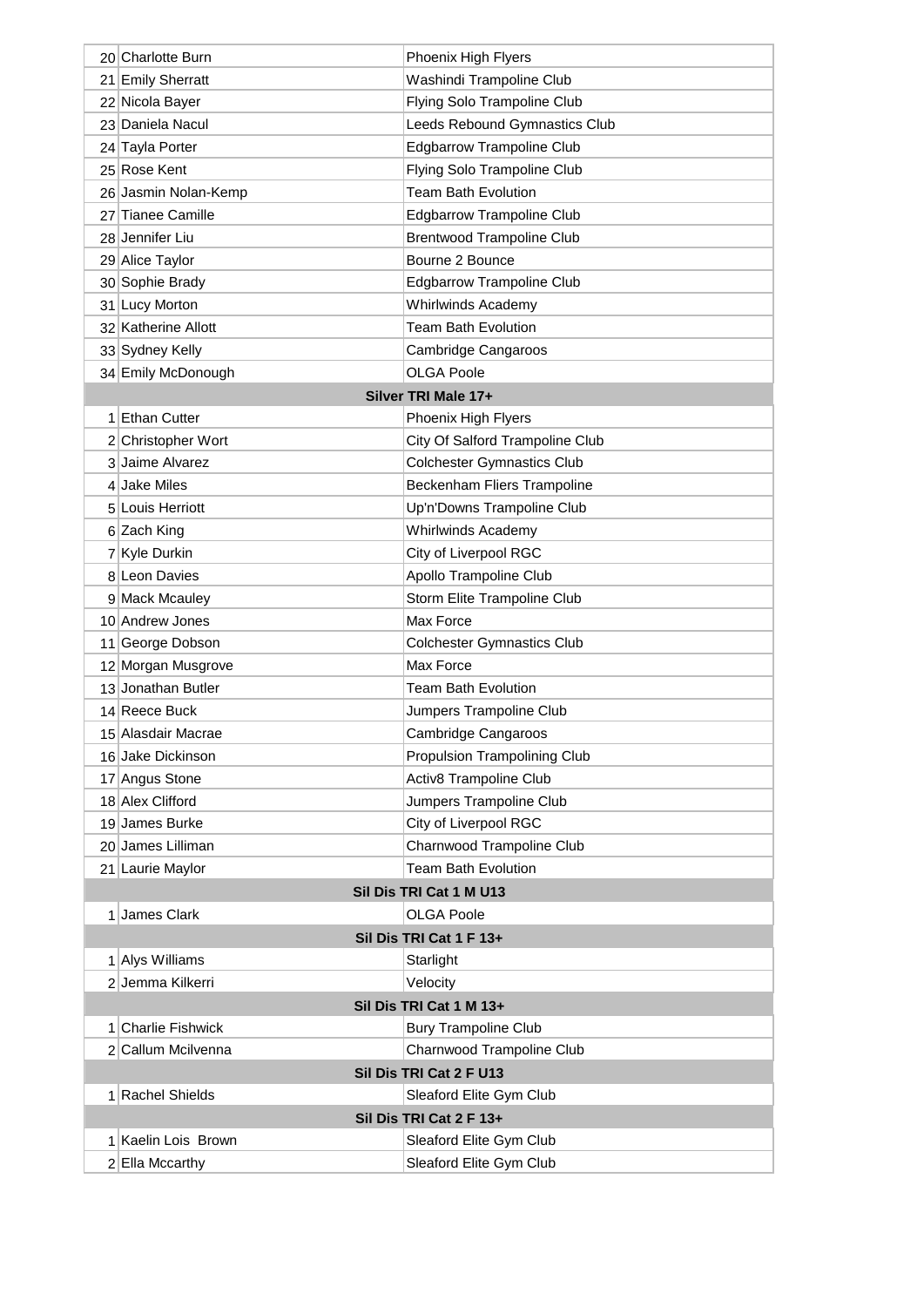## **SILVER TRS**

| No                | <b>Name</b>                              | <b>Club</b>                                     |  |  |  |
|-------------------|------------------------------------------|-------------------------------------------------|--|--|--|
|                   | <b>Silver TRS Mixed 9-12</b>             |                                                 |  |  |  |
|                   | 1 Georgia Diamond Barlow Lily Mccracken  | City of Liverpool RGC                           |  |  |  |
|                   | 2 Morgan Boddington Alannah Taylor       | Quayside Trampoline & Gym Club                  |  |  |  |
|                   | 3 Belle Holliday Kira Holliday           | Carlisle Trampoline Club                        |  |  |  |
|                   | 4 Charlotte Slater Elsie Gibson          | City of Liverpool RGC                           |  |  |  |
|                   | 5 Clara Scott Chayne Barnes              | <b>Wansbeck Gymnastics Club</b>                 |  |  |  |
|                   | 6 Lucy Curran Chloe Dixon                | City of Liverpool RGC                           |  |  |  |
|                   | 7 Zak Carey Isaac Lowson                 | Harrogate Gymnastics Club                       |  |  |  |
|                   | 8 Millie Gradwell Maddison Kelly         | Jump U.K.                                       |  |  |  |
|                   | 9 Jack Smith Zane Stout                  | City of Liverpool RGC                           |  |  |  |
|                   | 10 Bozena Jaasi Clarissa Seraphin        | <b>Edgbarrow Trampoline Club</b>                |  |  |  |
|                   | 11 Millie Slatford Lauren Leach          | Ultima Trampoline Club                          |  |  |  |
|                   | 12 Larissa Burgess Henry Barnes          | Jump U.K.                                       |  |  |  |
|                   | 13 Harry Cross Alfie Dixon               | Carlisle Trampoline Club                        |  |  |  |
|                   | 14 Amelia Speake Hollie Jones            | <b>Bury Trampoline Club</b>                     |  |  |  |
|                   | 15 Adam Colclough   Jemima Ainsworth     | Jump U.K.                                       |  |  |  |
|                   | 16 Holly Fletcher Emilie Brown           | City of Liverpool RGC                           |  |  |  |
|                   | 17 Lois Seddon Francesca Dawe            | City of Liverpool RGC                           |  |  |  |
|                   | 18 Holly Ashton Christie   Lolli Nestor  | City of Liverpool RGC                           |  |  |  |
|                   |                                          | <b>Silver TRS Female 13-14</b>                  |  |  |  |
|                   | 1 Olivia Burvill-Patching Harper Winslet | Sky High Trampoline Gymnastics Academy          |  |  |  |
|                   | 2 Abi Lawther Evie Poole                 | Charnwood Trampoline Club                       |  |  |  |
|                   | 3 Melissa Butterworth Freya Cairns       | <b>Bury Trampoline Club</b>                     |  |  |  |
|                   | 4 Olivia Brothwell Millie Evans          | Sheffield Trampoline Academy                    |  |  |  |
|                   | 5 Imogen Lamb Kelise Wilson-Smith        | City of Liverpool RGC                           |  |  |  |
|                   | 6 Mollie Smith Saskia Howe               | Infinity Trampoline Club                        |  |  |  |
|                   |                                          | <b>Silver TRS Male 13-14</b>                    |  |  |  |
|                   | 1 Ben Yates Chad Godwin                  | Charnwood Trampoline Club                       |  |  |  |
|                   |                                          | <b>Silver TRS Male 15-16</b>                    |  |  |  |
|                   | 1 Ben Armitage Ben Bluett                | City of Plymouth Trampoline and Gymnastics Club |  |  |  |
|                   | 2 Lewis Crawley Curtis Clifton           | Infinity Trampoline Club                        |  |  |  |
|                   |                                          | <b>Silver TRS Female 15-16</b>                  |  |  |  |
|                   | 1 Ailsa Kirby Gemma Lawther              | Charnwood Trampoline Club                       |  |  |  |
|                   | 2 Elysia Goodman Hollie Willoughby       | York Artistic Sports Club                       |  |  |  |
|                   | 3 Olivia Webb Natalie Cooper             | Milton Keynes Gym                               |  |  |  |
|                   | 4 Chloe Cattanach Amy Pickering          | Jump U.K.                                       |  |  |  |
|                   |                                          | Silver TRS Female 17+                           |  |  |  |
|                   | 1 Nicola Bayer Rose Kent                 | Flying Solo Trampoline Club                     |  |  |  |
|                   | 2 Alice Taylor Abigail Wheeler           | Bourne 2 Bounce                                 |  |  |  |
|                   | 3 Sophie Brady Tayla Porter              | <b>Edgbarrow Trampoline Club</b>                |  |  |  |
|                   | 4 Catherine Thomas Mia Bedwell           | <b>Aspire Springers</b>                         |  |  |  |
|                   |                                          | <b>Silver DIS TRS Mixed Open Age</b>            |  |  |  |
|                   | 1 Logan Somers Rachel Shields            | Sleaford Elite Gym Club                         |  |  |  |
| <b>SILVER DMT</b> |                                          |                                                 |  |  |  |
| <b>No</b>         | <b>Name</b>                              | <b>Club</b>                                     |  |  |  |
|                   |                                          | <b>Silver DMT 9-10 Mixed</b>                    |  |  |  |
|                   | 1 Lilly Lucking                          | <b>Whirlwinds Academy</b>                       |  |  |  |
|                   | 2 Kayra Mete                             | <b>Whirlwinds Academy</b>                       |  |  |  |
|                   | 3 Frederick Leigh-Warren                 | <b>OLGA Poole</b>                               |  |  |  |
|                   |                                          |                                                 |  |  |  |

4 Emilie Brown City of Liverpool RGC 5 Erica Rigler Contract Contract Contract Contract Contract OLGA Poole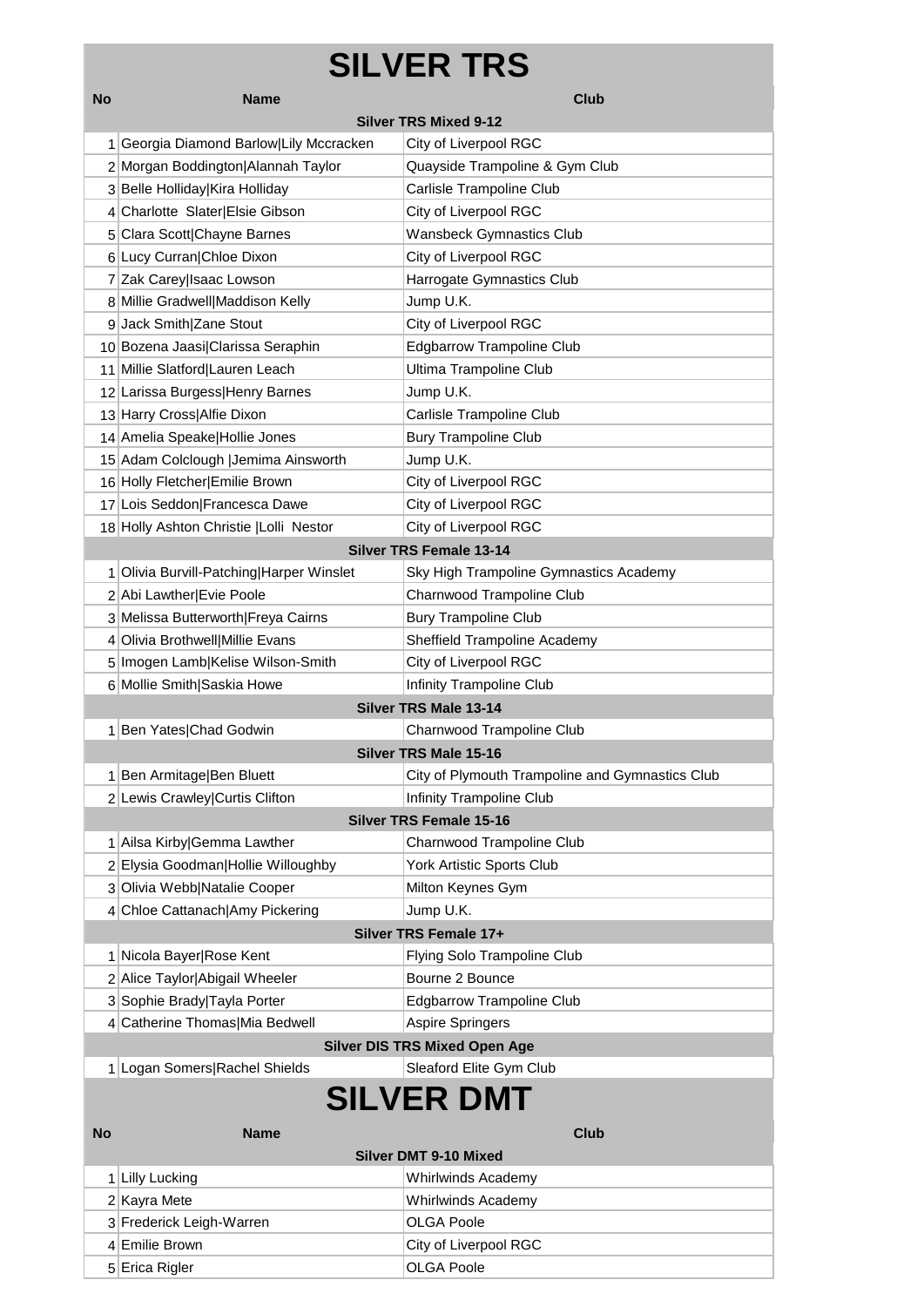| 6 Lucy Weston                         | <b>OLGA Poole</b>                               |
|---------------------------------------|-------------------------------------------------|
| 7 Bethany Robinson                    | Propulsion Trampolining Club                    |
| 8 Isabella Hunt                       | <b>Team Bath Evolution</b>                      |
| 9 Brandon Morgan-Geer                 | <b>Team Bath Evolution</b>                      |
| 10 Zoë Colquhoun                      | OLGA Poole                                      |
|                                       | <b>Propulsion Trampolining Club</b>             |
| 11 Archie Sheppard<br>12 Edith Turner |                                                 |
|                                       | Starlight                                       |
| 13 Holly Kerslake-Smith               | <b>OLGA Poole</b>                               |
| 14 Fisher Winslet                     | Sky High Trampoline Gymnastics Academy          |
| 15 Oliver Lacey                       | City of Plymouth Trampoline and Gymnastics Club |
|                                       | Silver DMT 11-12 Female                         |
| 1 Alice Stebbing                      | Bourne 2 Bounce                                 |
| 2 Chloe Annett                        | Kingston Trampoline Academy                     |
| 3 Mercedes Gregory                    | <b>OLGA Poole</b>                               |
| 4 Bailee-Jo Horton                    | OLGA Poole                                      |
| 5 Holly Baxter                        | Kingston Trampoline Academy                     |
| 6 Emily Trotter                       | Carlisle Trampoline Club                        |
| 7 Anna Weir                           | Marriotts Gym Club                              |
| 8 Georgina Owen                       | <b>OLGA Poole</b>                               |
| 9 Hannah Semple                       | <b>Whirlwinds Academy</b>                       |
| 10 Caitlyn Turnbull                   | Velocity                                        |
| 11 Lolli Nestor                       | City of Liverpool RGC                           |
|                                       | Silver DMT 11-12 Male                           |
| 1 Tyler Oldrid                        | <b>Propulsion Trampolining Club</b>             |
| 2 Rhys Boreham                        | Jumpers Trampoline Club                         |
| 3 Sebastian Thomas                    | <b>OLGA Poole</b>                               |
| 4 Fabian Mccormick                    | <b>Whirlwinds Academy</b>                       |
| 5 Adam Lee                            | City of Plymouth Trampoline and Gymnastics Club |
| 6 Zane Stout                          | City of Liverpool RGC                           |
| 7 Jack Smith                          | City of Liverpool RGC                           |
| 8 Joshua Miller                       | <b>Team Bath Evolution</b>                      |
| 9 Max Garnett                         | Leeds Rebound Gymnastics Club                   |
|                                       | Silver DMT 13-14 Female                         |
| 1 Charlotte Vickery                   | Whirlwinds Academy                              |
| 2 Daisy Margolis                      | Max Force                                       |
| 3 Molly Hodgkins                      | City of Liverpool RGC                           |
| 4 Anabel Edem                         | <b>OLGA Poole</b>                               |
| 5 Erin Boon                           | <b>Whirlwinds Academy</b>                       |
| 6 Madeline Leigh-Warren               | <b>OLGA Poole</b>                               |
| 7 Sasha Khan                          | Max Force                                       |
| 8 Harper Winslet                      | Sky High Trampoline Gymnastics Academy          |
| 9 Lily Edwards                        | Max Force                                       |
| 10 Jessica Garnett                    | Leeds Rebound Gymnastics Club                   |
| 11 Ebony Colbourne                    | City of Plymouth Trampoline and Gymnastics Club |
| 12 Caitlin White                      | Bourne 2 Bounce                                 |
| 13 Hollie Rowsell                     | <b>Whirlwinds Academy</b>                       |
| 14 Kelise Wilson-Smith                | City of Liverpool RGC                           |
| 15 Olivia Burvill-Patching            | Sky High Trampoline Gymnastics Academy          |
| 16 Kameka Plows                       | Leeds Rebound Gymnastics Club                   |
| 17 Tilly Clarke                       | <b>Exeter Trampoline Academy</b>                |
| 18 Abi Lawther                        | Charnwood Trampoline Club                       |
| 19 Zara Harvey                        | Starlight                                       |
| 20 Lacey Sell                         | Alchemy Trampoline & DMT Club                   |
| 21 Sadie Sanford                      | <b>Propulsion Trampolining Club</b>             |
|                                       |                                                 |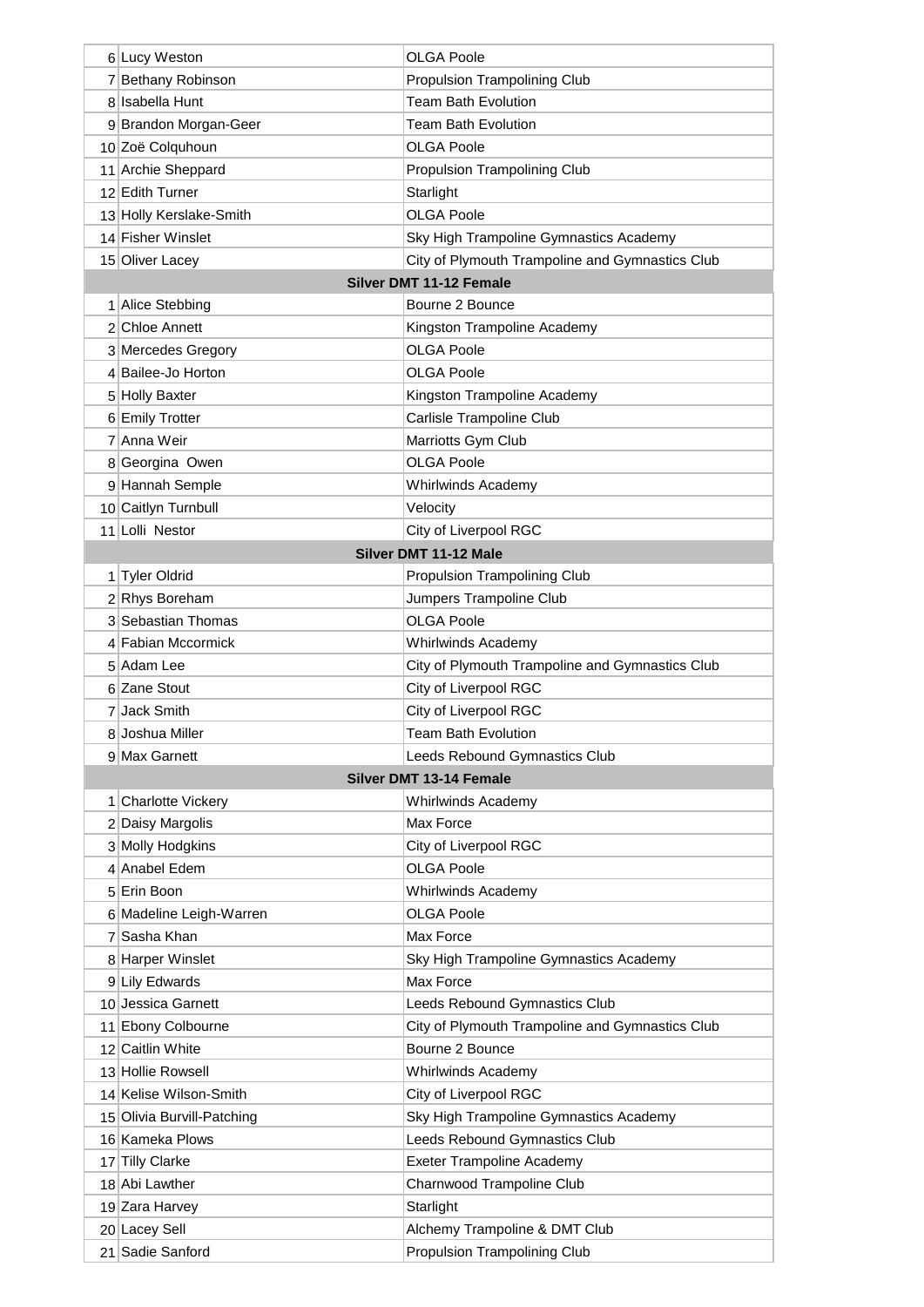|                       | 22 Issabel Spurr_Ohare        | <b>Propulsion Trampolining Club</b>                |
|-----------------------|-------------------------------|----------------------------------------------------|
|                       | 23 Sophie Cotton              | <b>Propulsion Trampolining Club</b>                |
|                       | 24 Cara Gerrard               | OLGA Poole                                         |
|                       | 25 Jessica Hoar               | Velocity                                           |
| Silver DMT 13-14 Male |                               |                                                    |
|                       | 1 Chad Godwin                 | Charnwood Trampoline Club                          |
|                       | 2 Jack Sheppard               | <b>Propulsion Trampolining Club</b>                |
|                       | 3 Jacob Gowler                | Leeds Rebound Gymnastics Club                      |
|                       | 4 Clayton Farlam              | <b>Propulsion Trampolining Club</b>                |
|                       | 5 Oliver Tucker               | Sleaford Elite Gym Club                            |
|                       | 6 Riley Tilling               | <b>Team Bath Evolution</b>                         |
|                       | 7 Finley Gant                 | Phoenix High Flyers                                |
|                       | 8 Tyler Boreham               | Jumpers Trampoline Club                            |
|                       | 9 Max Jeavons                 | <b>OLGA Poole</b>                                  |
|                       | 10 Oscar Thomas Milner        | <b>Bury Trampoline Club</b>                        |
|                       |                               | Silver DMT 15-16 Female                            |
|                       | 1 Maisie Brand                | Team Bath Evolution                                |
|                       | 2 Ailsa Kirby                 | Charnwood Trampoline Club                          |
|                       | 3 Ani Mills                   | <b>Team Bath Evolution</b>                         |
|                       | 4 Annie Stirling              | OLGA Poole                                         |
|                       | 5 Gemma Lawther               | Charnwood Trampoline Club                          |
|                       | 6 Lauren Preston              | Max Force                                          |
|                       | 7 summer perkins              | <b>Team Bath Evolution</b>                         |
|                       | 8 Bethany Whitehead           | <b>Whirlwinds Academy</b>                          |
|                       | 9 Amber Holmes                | <b>Propulsion Trampolining Club</b>                |
|                       | 10 Tilly Weston               | Marriotts Gym Club                                 |
|                       |                               | Silver DMT 15-16 Male                              |
|                       | 1 James Love                  |                                                    |
|                       |                               | Bourne 2 Bounce                                    |
|                       | 2 Ben Bluett                  | City of Plymouth Trampoline and Gymnastics Club    |
|                       | 3 Frank Smith                 | <b>Edgbarrow Trampoline Club</b>                   |
|                       | 4 Henry Baynes                | Southampton Trampoline Club                        |
|                       | 5 James Cousins               | Phoenix High Flyers                                |
|                       | 6 Luke Butcher                | Activ8 Trampoline Club                             |
|                       | 7 Ben Gale                    | City of Plymouth Trampoline and Gymnastics Club    |
|                       | 8 Jenson Midgley              | Phoenix High Flyers                                |
|                       |                               | Silver DMT 17+ Female                              |
|                       | 1 Jasmin Nolan-Kemp           | <b>Team Bath Evolution</b>                         |
|                       | 2 Kiera Fisher                | City of Liverpool RGC                              |
|                       | 3 Jasmin Uminski              | <b>Whirlwinds Academy</b>                          |
|                       | 4 Naomi Ashby                 | Sleaford Elite Gym Club                            |
|                       | 5 Eleanor Jordan              | Propulsion Trampolining Club                       |
|                       | 6 Megan Rose                  | Jumpers Trampoline Club                            |
|                       | 7 Frances Smoker              | Sky High Trampoline Gymnastics Academy             |
|                       | 8 Sarah Moore                 | Run DMT                                            |
|                       |                               | Silver DMT 17+ Male                                |
|                       | 1 Ethan Cutter                | Phoenix High Flyers                                |
|                       | 2 Angus Stone                 | <b>Activ8 Trampoline Club</b>                      |
|                       | 3 Morgan Musgrove             | Max Force                                          |
|                       | 4 Callum Mcilvenna            | Charnwood Trampoline Club                          |
|                       | 5 James Lilliman              | Charnwood Trampoline Club                          |
|                       | 6 Joshua Kelly<br>7 Zach King | Propulsion Trampolining Club<br>Whirlwinds Academy |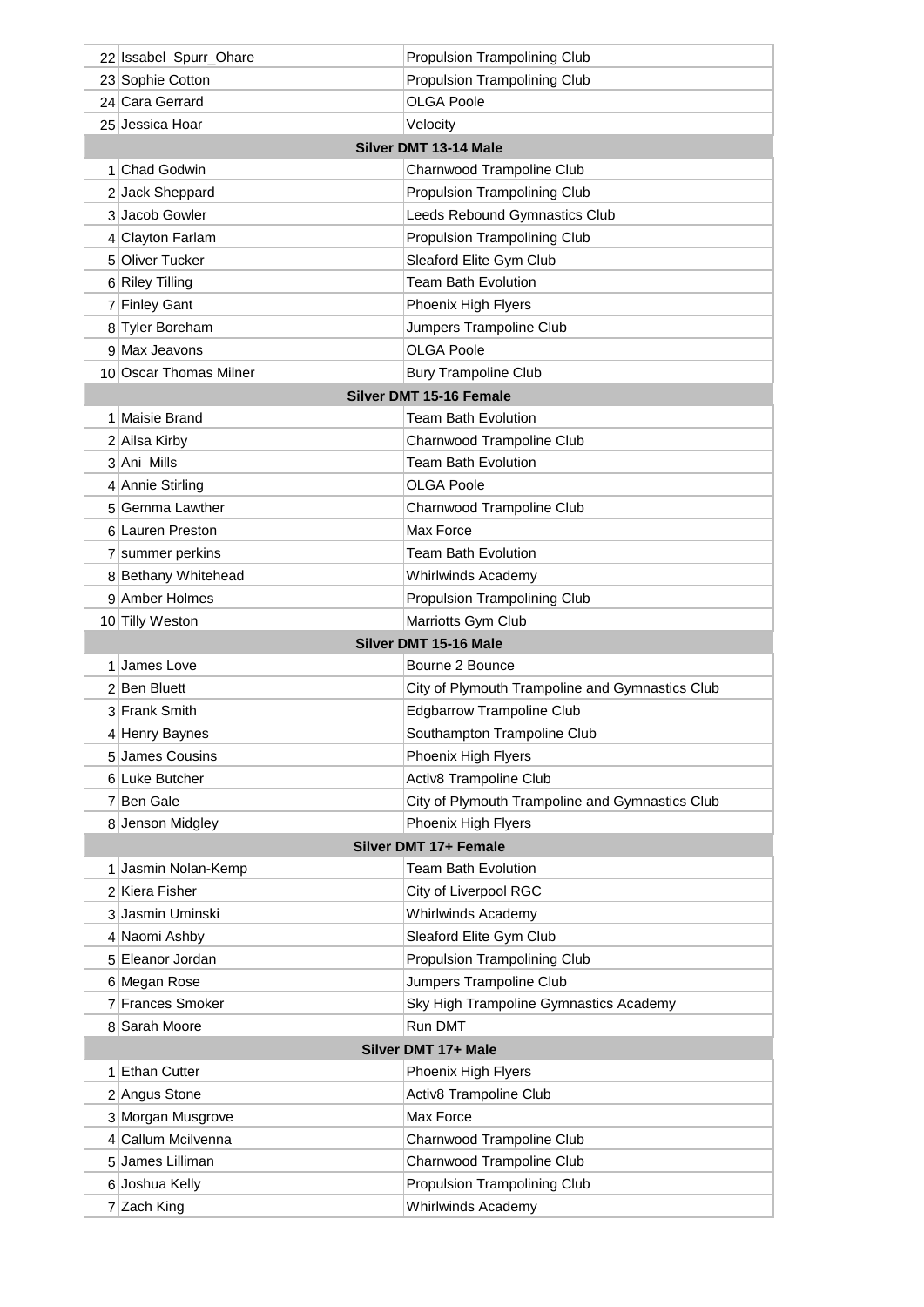| Sil Dis DMT Cat 1 & 2 : Open Age (Mixed) |                       |                            |
|------------------------------------------|-----------------------|----------------------------|
|                                          | 1 Teigan Higgs        | <b>Team Bath Evolution</b> |
|                                          | 2 Jemma Kilkerri      | Velocity                   |
|                                          | 3 Alys Williams       | Starlight                  |
|                                          | 4 Ella Mccarthy       | Sleaford Elite Gym Club    |
|                                          | 5 Gabrielle Mcilvenna | Charnwood Trampoline Club  |
|                                          | 6 Rachel Shields      | Sleaford Elite Gym Club    |
|                                          | 7 Isabella Pereira    | OLGA Poole                 |

#### **V3 10.4.19**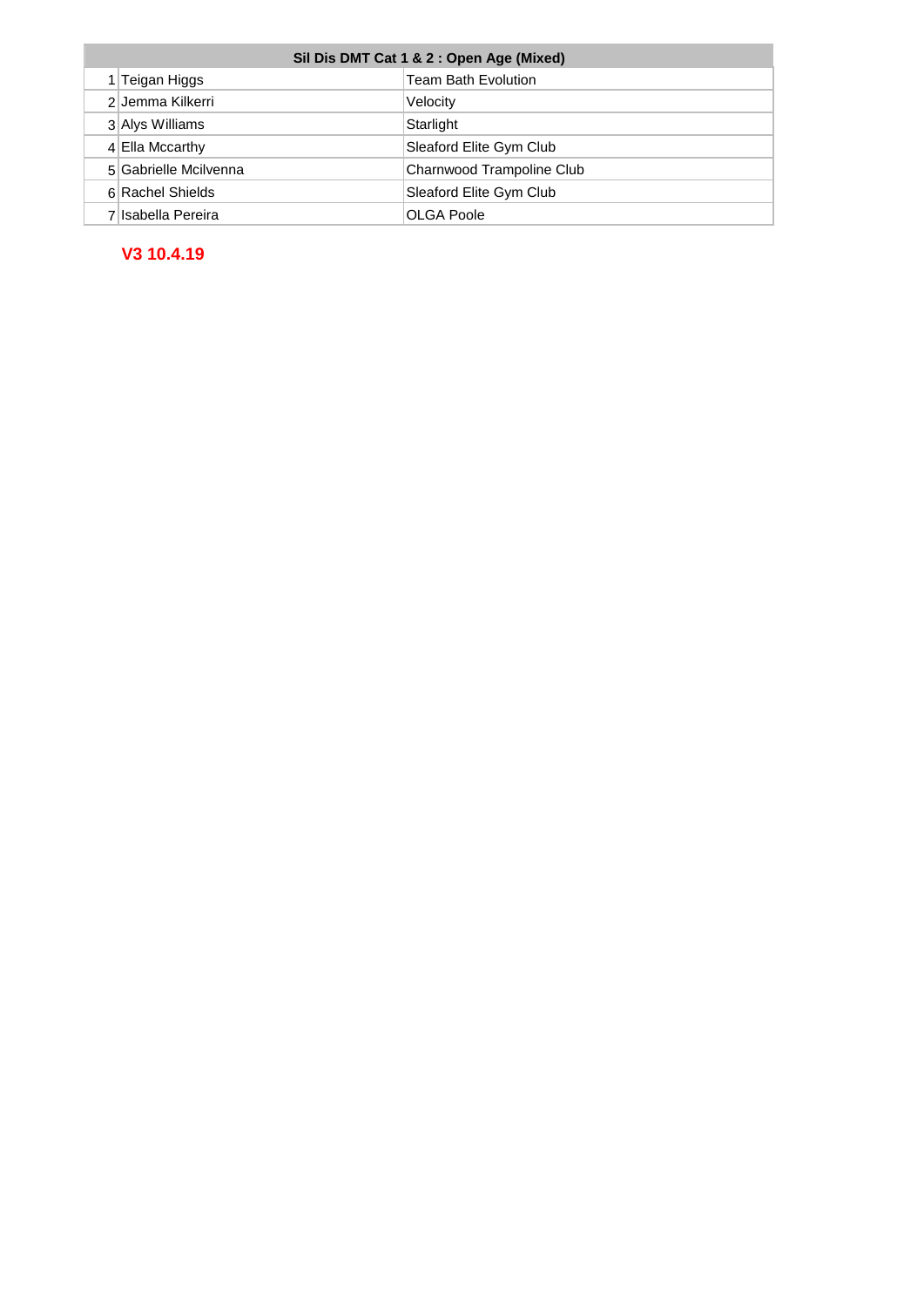## **GOLD TRI**

| <b>No</b> | <b>Name</b>                  | <b>Club</b>                                     |  |
|-----------|------------------------------|-------------------------------------------------|--|
|           | <b>Gold TRI Female 9-10</b>  |                                                 |  |
|           | 1 Emilia Motiejunaite        | Phoenix High Flyers                             |  |
|           | 2 Evie Chapman               | Northamptonshire Trampoline Gymnastics Academy  |  |
|           | Marika Auzenberga WITHDRAWN  | Northamptonshire Trampoline Gymnastics Academy  |  |
|           | 3 Sophie Jo Millican         | City of Liverpool RGC                           |  |
|           | 4 Madison Booth              | Stoke Trampolining & Gymnastics Club            |  |
|           | 5 Savanna Wootton            | Northamptonshire Trampoline Gymnastics Academy  |  |
|           | 6 Jessica Vickery            | Whirlwinds Academy                              |  |
|           |                              | <b>Gold TRI Male 9-10</b>                       |  |
|           | 1 Elliott Hares              | Leeds Rebound Gymnastics Club                   |  |
|           | 2 Dale Edwards               | Quayside Trampoline & Gym Club                  |  |
|           | 3 Joshua Mcgowan             | Leeds Rebound Gymnastics Club                   |  |
|           | 4 Jacob Petch                | Phoenix High Flyers                             |  |
|           | 5 Billy Stead                | Leeds Rebound Gymnastics Club                   |  |
|           | 6 Mike Oleksiyevets          | Quayside Trampoline & Gym Club                  |  |
|           | 7 Samuel Newman Kemp         | Hendon Gym Club                                 |  |
|           | 8 Joel Arlotte               | Quayside Trampoline & Gym Club                  |  |
|           |                              | Gold TRI Female 11-12                           |  |
|           | Maggie Fyfe - MOVE TO SILVER | City of Liverpool RGC                           |  |
|           | 1 Emily Trotter              | Carlisle Trampoline Club                        |  |
|           | 2 Eleanor Edwards            | <b>Edgbarrow Trampoline Club</b>                |  |
|           | 3 Amy Quinlivan              | City of Liverpool RGC                           |  |
|           | 4 Caitlyn Turnbull           | Apollo Trampoline Club                          |  |
|           | 5 Freya Wicks                | <b>OLGA Poole</b>                               |  |
|           | 6 Chloe Annett               | Kingston Trampoline Academy                     |  |
|           | 7 Holly Keeping              | Jumpers Trampoline Club                         |  |
|           | 8 Sophie Graham              | Leeds Rebound Gymnastics Club                   |  |
|           | 9 Jemma Macdonald            | Central Galaxy Coventry Trampoline Club         |  |
|           | 10 Emily Lock                | Harrogate Gymnastics Club                       |  |
|           | 11 Lydia Cross               | Stoke Trampolining & Gymnastics Club            |  |
|           | 12 Tayla Gerrard             | <b>OLGA Poole</b>                               |  |
|           | 13 Tahlia Williams           | <b>Edgbarrow Trampoline Club</b>                |  |
|           | 14 Lotanna Eltringham-Onuora | City of Liverpool RGC                           |  |
|           | 15 Eleanor Hale              | Harrogate Gymnastics Club                       |  |
|           | 16 Nyla Evely                | City of Plymouth Trampoline and Gymnastics Club |  |
|           | 17 Gabriella Moorhouse       | Leeds Rebound Gymnastics Club                   |  |
|           | 18 Abbi Lyons-Killey         | City of Liverpool RGC                           |  |
|           |                              | Gold TRI Male 11-12                             |  |
|           | 1 Max Middleton              | City of Liverpool RGC                           |  |
|           | 2 Isaac Turner               | <b>Exeter Trampoline Academy</b>                |  |
|           | 3 William Gant               | Phoenix High Flyers                             |  |
|           | 4 James Armstrong            | City of Liverpool RGC                           |  |
|           | 5 Jai Franklin               | <b>Birkenhead Club</b>                          |  |
|           | 6 Dj Mcarthur                | Quayside Trampoline & Gym Club                  |  |
|           | 7 Jayden Boreham             | Jumpers Trampoline Club                         |  |
|           | 8 David Knowles              | Team Bath Evolution                             |  |
|           | 9 Lucas Skelhorm             | City of Liverpool RGC                           |  |
|           | 10 James Keenan              | <b>Aspire Springers</b>                         |  |
|           | 11 Aiden Hare                | Stoke Trampolining & Gymnastics Club            |  |
|           | 12 Alexander Oakley          | Sky High Trampoline Gymnastics Academy          |  |
|           | 13 Tom Gibson                | City of Liverpool RGC                           |  |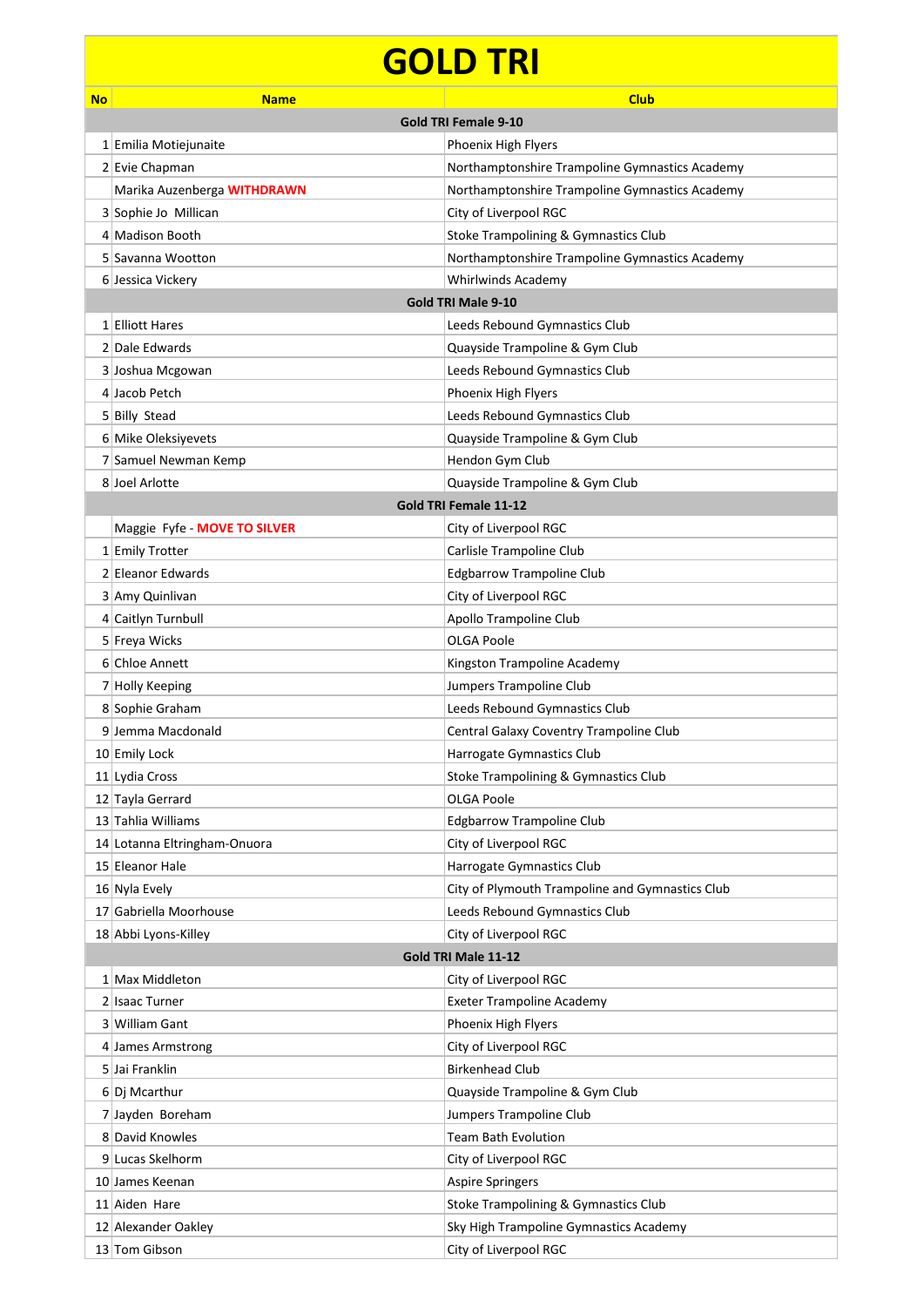| 14 Alfie Williams           | <b>Propulsion Trampolining Club</b>             |
|-----------------------------|-------------------------------------------------|
| 15 Cody Burke               | Leeds Rebound Gymnastics Club                   |
| 16 Jake Westgarth           | Apollo Trampoline Club                          |
|                             | Gold TRI Female 13-14                           |
| 1 Jemma Salkeld             | Carlisle Trampoline Club                        |
| 2 Amelie Cunningham         | <b>Edgbarrow Trampoline Club</b>                |
| 3 Emily Chapman             | Northamptonshire Trampoline Gymnastics Academy  |
| 4 Lois Moseley              | Northamptonshire Trampoline Gymnastics Academy  |
| 5 Maisie Linaker-Walsh      | Leeds Rebound Gymnastics Club                   |
| 6 Bethan Harries            | <b>Team Twisters</b>                            |
| 7 Hannah Yates              | Stoke Trampolining & Gymnastics Club            |
| Jessica White WITHDRAWN     | City Of Salford Trampoline Club                 |
| 8 Katie Parkinson           | City Of Salford Trampoline Club                 |
| 9 Ellie Vassel              | Northamptonshire Trampoline Gymnastics Academy  |
| 10 Jessica Graham           | Leeds Rebound Gymnastics Club                   |
| 11 Talia Macrides           | Quayside Trampoline & Gym Club                  |
| Scarlett Fletcher WITHDRAWN | City of Liverpool RGC                           |
| 12 Ella Dixon               | Carlisle Trampoline Club                        |
| 13 Megan Glover             | <b>Edgbarrow Trampoline Club</b>                |
| 14 Emily Cavanagh           | City Of Salford Trampoline Club                 |
| 15 Rhianna Mulligan         | City Of Salford Trampoline Club                 |
| 16 Rebecca Stobbart         | Apollo Trampoline Club                          |
| 17 Lucy Vaz                 | Quayside Trampoline & Gym Club                  |
| 18 Natasha Tapster          | <b>Edgbarrow Trampoline Club</b>                |
| 19 Laura Dominey            | OLGA Poole                                      |
| 20 Sophie Dowrich           | <b>Edgbarrow Trampoline Club</b>                |
| 21 Georgia Smith            | City of Liverpool RGC                           |
| 22 Mia Kelham               | Jumpers Trampoline Club                         |
| 23 Holly Robinson           | Belle Vue Trampoline Club                       |
| 24 Evangeline Piper         | City of Plymouth Trampoline and Gymnastics Club |
| 25 Grace Owen               | OLGA Poole                                      |
| 26 Josie Spring             | <b>OLGA Poole</b>                               |
| 27 Carys Verdicchio         | Rotations                                       |
| 28 Freya Newcombe           | Northamptonshire Trampoline Gymnastics Academy  |
|                             | Gold TRI Male 13-14                             |
| 1 Toby Williams             | Leeds Rebound Gymnastics Club                   |
| 2 Ryan Brown                | Up'n'Downs Trampoline Club                      |
| 3 Oscar Piper               | City of Plymouth Trampoline and Gymnastics Club |
| 4 Oscar Carey               | Harrogate Gymnastics Club                       |
| 5 Luke Jowett               | Quayside Trampoline & Gym Club                  |
| 6 Samuel Robinson           | Leeds Rebound Gymnastics Club                   |
| Tyler Cole-Dyer WITHDRAWN   | Northamptonshire Trampoline Gymnastics Academy  |
| 7 Oliver Lavell             | <b>OLGA Poole</b>                               |
| 8 Kieron Harrison           | City of Liverpool RGC                           |
| 9 Theo Gundry-White         | Quayside Trampoline & Gym Club                  |
| 10 Lucas Dollery            | <b>Edgbarrow Trampoline Club</b>                |
| 11 Eddie Richardson         | <b>OLGA Poole</b>                               |
| 12 Sam Hancock              | Leeds Rebound Gymnastics Club                   |
| 13 Emil Oksanen-Wills       | Beckenham Fliers Trampoline                     |
| 14 Isak Cornelissen         | City of Liverpool RGC                           |
| 15 George Corben            | <b>OLGA Poole</b>                               |
| 16 Isaac Cheney             | Milton Keynes Gym                               |
| 17 Billy Keenan             | <b>Aspire Springers</b>                         |
| 18 Reece Coleman            | Northamptonshire Trampoline Gymnastics Academy  |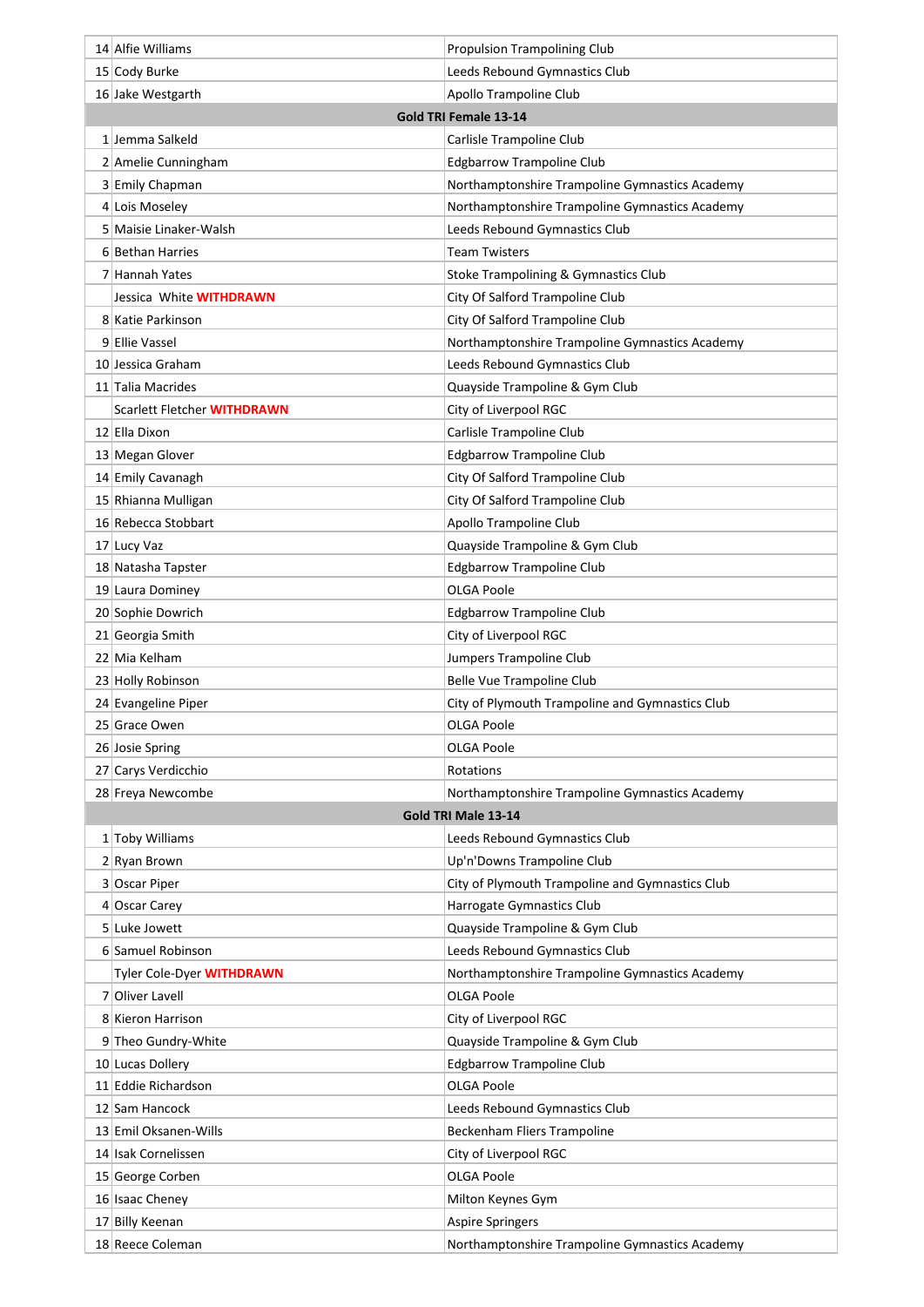| 19 Shaun Butler                     | Aerodynamic T.C.                                                  |
|-------------------------------------|-------------------------------------------------------------------|
| 20 Will Sheridan                    | Central Galaxy Coventry Trampoline Club                           |
| 21 Abhi Marlow                      | Rotations                                                         |
| 22 Alexander Robinson               | Leeds Rebound Gymnastics Club                                     |
|                                     | Gold TRI Female 15-16                                             |
| 1 Brodie Hove-Coleman               | Northamptonshire Trampoline Gymnastics Academy                    |
| 2 Rachel Tapster                    | <b>Edgbarrow Trampoline Club</b>                                  |
| 3 Phoenix Jeffries                  | <b>Edgbarrow Trampoline Club</b>                                  |
| 4 Keira Shaw                        | City of Liverpool RGC                                             |
| 5 Eliza Saxton                      | Leeds Rebound Gymnastics Club                                     |
| 6 Ella Davies                       | City Of Salford Trampoline Club                                   |
| 7 Charlotte Pearson                 | Leeds Rebound Gymnastics Club                                     |
| 8 Hope Burgess                      | <b>OLGA Poole</b>                                                 |
| 9 Mia Instrall                      | <b>Edgbarrow Trampoline Club</b>                                  |
| 10 Isabelle Garnham                 | Belle Vue Trampoline Club                                         |
| 11 Evie Colquhoun                   | Milton Keynes Gym                                                 |
| 12 Madeline Leach                   | <b>Belle Vue Trampoline Club</b>                                  |
| 13 Molly Birch                      | Sheffield Trampoline Academy                                      |
| 14 Grace Bagguley                   | City of Liverpool RGC                                             |
| 15 Amy Smith                        | City Of Salford Trampoline Club                                   |
| 16 Maddi Tarrant                    | <b>OLGA Poole</b>                                                 |
| 17 Sofija Kalnicenko                | Dragon Flyers T.C.                                                |
| 18 Kimberley Green                  | Central Galaxy Coventry Trampoline Club                           |
| 19 Millie Harvey                    | Tolworth Gym Club                                                 |
| 20 Tia Inskip-Clarkson              | Stoke Trampolining & Gymnastics Club                              |
| 21 Lucy Moores                      | Jump U.K.                                                         |
| 22 Amelia Shaw                      | <b>Edgbarrow Trampoline Club</b>                                  |
| 23 Willow Clarke-May                | City Of Salford Trampoline Club                                   |
| 24 Honey Moe                        | <b>Exeter Trampoline Academy</b>                                  |
| 25 Freya Eloise Grant               | Sheffield Trampoline Academy                                      |
| 26 Sahara Carter                    | City Of Salford Trampoline Club                                   |
| 27 Evie Joseph                      | Rotations                                                         |
| 28 Mia Linaker-Walsh                | Leeds Rebound Gymnastics Club                                     |
|                                     | <b>Gold TRI Male 15-16</b>                                        |
| 1 Cameron Caulfield-Pleavin         | <b>Birkenhead Club</b>                                            |
| 2 Jamie Canning                     | City of Liverpool RGC                                             |
| 3 Robert Armstrong                  | City of Liverpool RGC                                             |
| 4 Petar Stanchev                    | London Trampoline Academy                                         |
| 5 Ben Miller                        | City of Plymouth Trampoline and Gymnastics Club                   |
| 6 Daniel Bradford                   | Sky High Trampoline Gymnastics Academy                            |
| 7 Martin Bland                      | Apollo Trampoline Club                                            |
| 8 Jack Newman                       | <b>Propulsion Trampolining Club</b>                               |
| 9 Nathan Johnston                   | Jumpers Trampoline Club                                           |
| 10 George Bowen                     | Central Galaxy Coventry Trampoline Club                           |
| 11 Cameron Bennett                  | <b>OLGA Poole</b>                                                 |
| 1 Caitlin Tarrant                   | Gold TRI Female 17-21                                             |
| 2 Jessica Clarke                    | <b>Edgbarrow Trampoline Club</b>                                  |
|                                     | <b>Activ8 Trampoline Club</b><br><b>Brentwood Trampoline Club</b> |
| 3 Ashleigh Doyle<br>4 Emma Sharpley | Phoenix High Flyers                                               |
| 5 Danielle Shaw                     | Queensmead Trampoline Club                                        |
| 6 Kiara Wilson-Smith                | City of Liverpool RGC                                             |
| 7 Rebecca Maggs                     | Apollo Trampoline Club                                            |
| 8 Asha Chaudhry                     | <b>Edgbarrow Trampoline Club</b>                                  |
|                                     |                                                                   |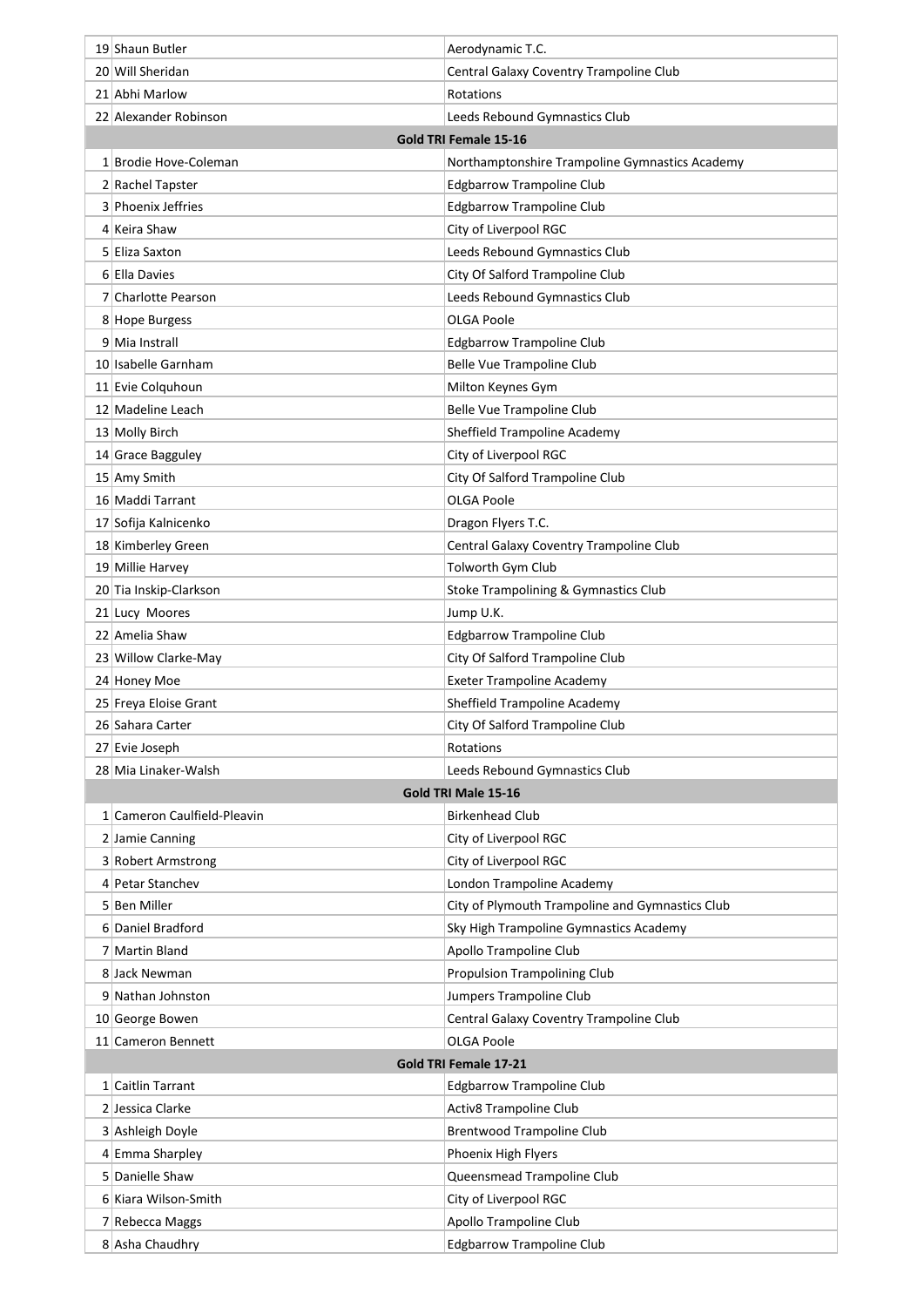| <b>Charlotte Mitchell</b>     | Queensmead Trampoline Club                     |  |  |
|-------------------------------|------------------------------------------------|--|--|
| 9 Lottie Drawbridge           | Max Force                                      |  |  |
| 10 Georgia Tyrrell            | <b>Brentwood Trampoline Club</b>               |  |  |
| 11 Emily Walton               | City Of Salford Trampoline Club                |  |  |
| 12 Kelly Chatterton           | Phoenix High Flyers                            |  |  |
| 13 Mia-Mae Deighton           | York Artistic Sports Club                      |  |  |
| 14 Rachel Thomas              | Team Bath Evolution                            |  |  |
| 15 Rebecca Trower             | Sheffield Trampoline Academy                   |  |  |
| 16 Hollie Peach               | <b>Bassetlaw Trampoline Club</b>               |  |  |
| 17 Lucy Horan                 | Sheffield Trampoline Academy                   |  |  |
| 18 Jessica Purvis             | <b>Belle Vue Trampoline Club</b>               |  |  |
| 19 Lucy Ambler                | Jumpers Trampoline Club                        |  |  |
| 20 Emily Smith                | Jumpers Trampoline Club                        |  |  |
| 21 Kathryn Marson             | Rotations                                      |  |  |
|                               | Gold TRI Male 17-21                            |  |  |
| $1$ Lewis Clay                | Stoke Trampolining & Gymnastics Club           |  |  |
| 2 Zachary Goggin              | Cambridge Cangaroos                            |  |  |
| 3 Jack Hodgkins               | <b>Heights Trampoline Club</b>                 |  |  |
| 4 Josh Paul Mcaleese          |                                                |  |  |
|                               | Apollo Trampoline Club                         |  |  |
| 5 Joe Turner                  | Belle Vue Trampoline Club                      |  |  |
| 6 Liam Isaac                  | Whirlwinds Academy                             |  |  |
| 7 Ross Tait                   | Northamptonshire Trampoline Gymnastics Academy |  |  |
| 8 Oscar Parker                | <b>Edgbarrow Trampoline Club</b>               |  |  |
| 9 James Able                  | Cambridge Cangaroos                            |  |  |
| 10 Owen Francis               | <b>Team Twisters</b>                           |  |  |
| 11 Benjamin Watts             | <b>Edgbarrow Trampoline Club</b>               |  |  |
| 12 Harris Shewan              | Dharma Gym for All                             |  |  |
| 13 Bashar Alturk              | City Of Salford Trampoline Club                |  |  |
| 14 Daniel Edge                | Central Galaxy Coventry Trampoline Club        |  |  |
| 15 James Dowrich              | <b>Edgbarrow Trampoline Club</b>               |  |  |
| 16 Joshua Jones               | Northamptonshire Trampoline Gymnastics Academy |  |  |
| Ralph Habgood WITHDRAWN       | Sheffield Trampoline Academy                   |  |  |
| 17 Reece Davies               | <b>Exeter Trampoline Academy</b>               |  |  |
| 18 William Smith              | Recoil Trampoline Club                         |  |  |
| 19 Josh Constable             | Max Force                                      |  |  |
| 20 Kai Juttla                 | <b>Edgbarrow Trampoline Club</b>               |  |  |
| <b>Gold TRI Senior Ladies</b> |                                                |  |  |
| 1 Natasha Woodall             | Jumpers Trampoline Club                        |  |  |
| 2 Dayle Walker                | Milton Keynes Gym                              |  |  |
| 3 Alexis Wilson               | Recoil Trampoline Club                         |  |  |
| 4 Louise Brownsey             | Jumpers Trampoline Club                        |  |  |
| 5 Olivia Kenny                | City of Liverpool RGC                          |  |  |
| 6 Nicola Richmond             | Beckenham Fliers Trampoline                    |  |  |
| <b>Gold TRI Senior Mens</b>   |                                                |  |  |
| 1 Gerald Elder-Vass GUEST     | Levitation                                     |  |  |
| 2 Thomas Leakey               | <b>Edgbarrow Trampoline Club</b>               |  |  |
| 3 Rhys Northover              | City of Liverpool RGC                          |  |  |
| 4 Ryan Hadlow GUEST           | Levitation                                     |  |  |
| 5 George Hamby                | City of Liverpool RGC                          |  |  |
| 6 Peter Buravytskiy           | Jumpers Trampoline Club                        |  |  |
| 7 Alex Bradshaw               | City of Liverpool RGC                          |  |  |
| 8 Luke Dewe                   | Levitation                                     |  |  |
| 9 Ashley Reed                 | Jumpers Trampoline Club                        |  |  |
| 10 Oscar Percival             | Axis Trampoline Club                           |  |  |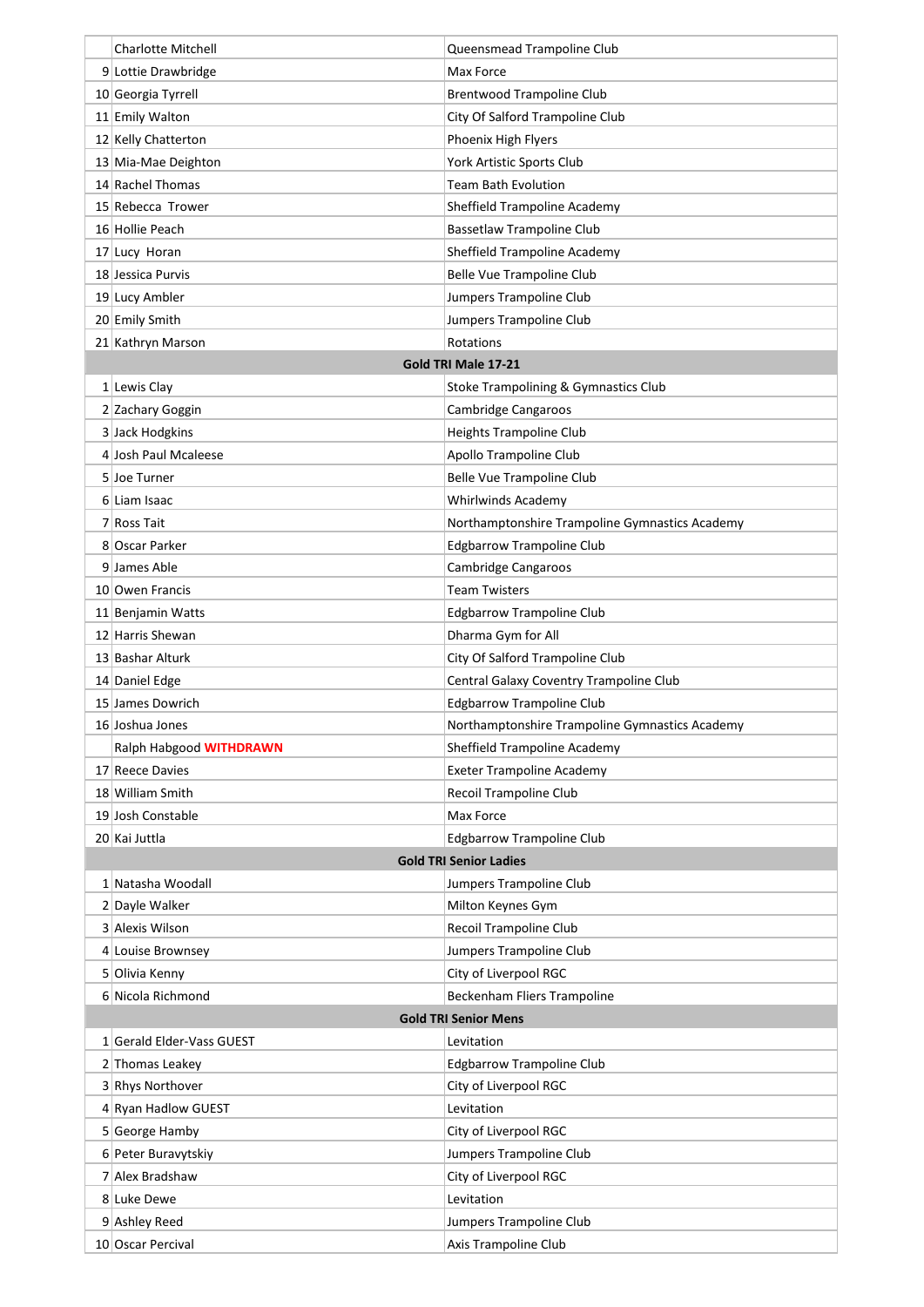| 11 Edward Weeden                      | OLGA Poole                                      |  |
|---------------------------------------|-------------------------------------------------|--|
| <b>G DIS TRI Cat1 Female Open Age</b> |                                                 |  |
| 1 Laura Young                         | <b>Rebel Roos</b>                               |  |
| 2 Grace Craig                         | <b>Team Bath Evolution</b>                      |  |
| 3 Katy Logan                          | <b>Exeter Trampoline Academy</b>                |  |
| 4 Jenny Moore                         | City of Plymouth Trampoline and Gymnastics Club |  |
| 5 Ciara Verdicchio                    | Rotations                                       |  |
| 6 Isabella Pereira                    | <b>OLGA Poole</b>                               |  |
| G DIS TRI Cat1 Male Open Age          |                                                 |  |
| 1 Ethan McCall                        | <b>Activ8 Trampoline Club</b>                   |  |
| 2 Stuart Sharpe                       | Alton TC                                        |  |
| 3 Joe Cooper                          | <b>Propulsion Trampolining Club</b>             |  |
| G DIS TRI Cat2 Female Open Age        |                                                 |  |
| 1 Aliyah Huggins                      | <b>Activ8 Trampoline Club</b>                   |  |
| 2 Nicola Bannister                    | <b>Team Bath Evolution</b>                      |  |
| 3 Charlotte Tate                      | Leeds Rebound Gymnastics Club                   |  |
| 4 Katie Binny                         | Portsmouth Trampoline Club                      |  |
| 5 Holly Jeffery                       | <b>Trafford Trampoline Club</b>                 |  |
| 6 Teigan Higgs                        | <b>Team Bath Evolution</b>                      |  |
| <b>G DIS TRI Cat2 Male Open Age</b>   |                                                 |  |
| 1 Cameron Jones                       | Up'n'Downs Trampoline Club                      |  |
| 2 Logan Somers                        | Sleaford Elite Gym Club                         |  |
| 3 Ethan Davidson                      | <b>Activ8 Trampoline Club</b>                   |  |
|                                       |                                                 |  |

#### **GOLD TRS**

| <b>No</b>                    | <b>Name</b>                                    | <b>Club</b>                                          |  |  |
|------------------------------|------------------------------------------------|------------------------------------------------------|--|--|
|                              | <b>Gold TRS Mixed 9-12</b>                     |                                                      |  |  |
|                              | 1 Nyla Evely Gabriella Moorhouse               | Leeds Rebound Gymnastics Club   City of Plymouth Tra |  |  |
|                              | 2 Max Middleton   Tom Gibson                   | City of Liverpool RGC                                |  |  |
|                              | 3 Lucas Skelhorm   James Armstrong             | City of Liverpool RGC                                |  |  |
|                              | 4 Tahlia Williams   Eleanor Edwards            | <b>Edgbarrow Trampoline Club</b>                     |  |  |
|                              | 5 Sophie Graham   Lydia Cross                  | Leeds Rebound Gymnastics Club                        |  |  |
|                              | 6 Billy Stead   Cody Burke                     | Leeds Rebound Gymnastics Club                        |  |  |
|                              | 7 Tayla Gerrard   Freya Wicks                  | <b>OLGA Poole</b>                                    |  |  |
|                              | 8 Amy Quinlivan   Abbi Lyons-Killey            | City of Liverpool RGC                                |  |  |
|                              | 9 Dale Edwards   Mike Oleksiyevets             | Quayside Trampoline & Gym Club                       |  |  |
|                              | 10 Sophie Jo Millican   Madison Booth          | City of Liverpool RGC / Stoke Trampoline & Gym Club  |  |  |
|                              | 11 Jake Westgarth   Caitlyn Turnbull           | Apollo Trampoline Club                               |  |  |
|                              | 12 Jemma Macdonald   Lotanna Eltringham-Onuora | Central Galaxy Coventry TC / City of Liverpool RGC   |  |  |
| <b>Gold TRS Female 13-14</b> |                                                |                                                      |  |  |
|                              | Hannah Yates   Scarlett Fletcher WITHDRAWN     | City of Liverpool RGC Stoke Trampolining & Gymnast   |  |  |
|                              | 1 Ellie Vassel   Lois Moseley                  | Northamptonshire Trampoline Gymnastics Academy       |  |  |
|                              | 2 Georgia Smith   Carys Verdicchio             | City of Liverpool RGC / Rotations                    |  |  |
|                              | 3 Lucy Vaz   Talia Macrides                    | Quayside Trampoline & Gym Club                       |  |  |
|                              | 4 Emily Trotter   Ella Dixon                   | Carlisle Trampoline Club                             |  |  |
|                              | 5 Laura Dominey Grace Owen                     | <b>OLGA Poole</b>                                    |  |  |
|                              | 6 Mia Kelham   Holly Keeping                   | Jumpers Trampoline Club                              |  |  |
|                              | 7 Maisie Linaker-Walsh   Jessica Graham        | Leeds Rebound Gymnastics Club                        |  |  |
| Gold TRS Male 13-14          |                                                |                                                      |  |  |
|                              | 1 Isak Cornelissen   Oscar Carey               | City of Liverpool RGC / Harrogate GC                 |  |  |
|                              | Ryan Brown   Tyler Cole-Dyer WITHDRAWN         | Northamptonshire TGA   Up'n'Downs TC                 |  |  |
|                              | 2 Samuel Robinson   Alexander Robinson         | Leeds Rebound Gymnastics Club                        |  |  |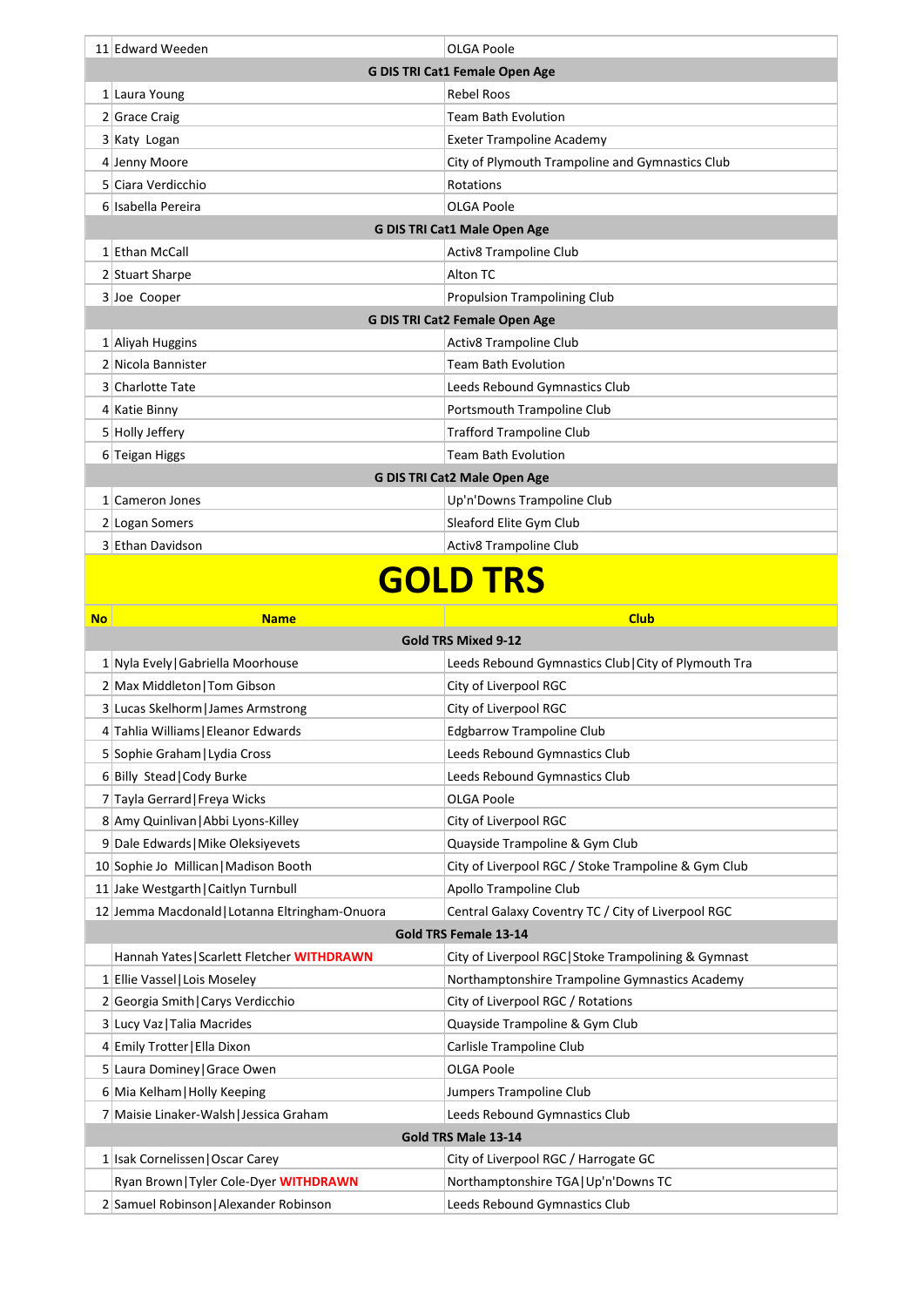| <b>Gold TRS Female 15-16</b>   |                                         |                                                  |
|--------------------------------|-----------------------------------------|--------------------------------------------------|
|                                | 1 Lucinda Parr   Honey Moe              | <b>Exeter Trampoline Academy</b>                 |
|                                | 2 Grace Bagguley Evie Joseph            | City of Liverpool RGC / Rotations                |
|                                | 3 Jazmine Pease   Rebecca Stobbart      | Apollo Trampoline Club                           |
|                                | 4 Abby Shearer   Natasha Tapster        | <b>Edgbarrow Trampoline Club</b>                 |
|                                | 5 Sahara Carter   Katie Parkinson       | City Of Salford Trampoline Club                  |
|                                | 6 Amy Smith   Ella Davies               | City Of Salford Trampoline Club                  |
|                                | 7 Rachel Tapster   Amelia Shaw          | <b>Edgbarrow Trampoline Club</b>                 |
|                                | 8 Charlotte Pearson   Mia Linaker-Walsh | Leeds Rebound Gymnastics Club                    |
| Gold TRS Male 15-16            |                                         |                                                  |
|                                | 1 Ethan Johnston   Nathan Johnston      | Jumpers Trampoline Club                          |
| <b>Gold TRS Senior Ladies</b>  |                                         |                                                  |
|                                | 1 Jessica Clarke   Louise Brownsey      | Jumpers Trampoline Club   Activ8 Trampoline Club |
|                                | 2 Asha Chaudhry   Caitlin Tarrant       | <b>Edgbarrow Trampoline Club</b>                 |
|                                | 3 Lucy Ambler   Natasha Woodall         | Jumpers Trampoline Club                          |
| <b>Gold TRS Senior Mens</b>    |                                         |                                                  |
|                                | 1 James Able   Zachary Goggin           | Cambridge Cangaroos                              |
|                                | 2 Rhys Northover   Alex Bradshaw        | City of Liverpool RGC                            |
| G DIS TRS CAT 1&2 Open Age Mix |                                         |                                                  |
|                                | 1 Katy Logan   Jenny Moore              | City of Plymouth Trampoline and Gymnastics Club  |

### **GOLD DMT**

| <b>No</b> | <b>Name</b>           | <b>Club</b>                            |  |  |
|-----------|-----------------------|----------------------------------------|--|--|
|           |                       | Gold DMT 9-10 Mixed                    |  |  |
|           | 1 Koby Campbell       | Leeds Rebound Gymnastics Club          |  |  |
|           | 2 Jessica Vickery     | <b>Whirlwinds Academy</b>              |  |  |
|           | 3 Billy Stead         | Leeds Rebound Gymnastics Club          |  |  |
|           | 4 Elliott Hares       | Leeds Rebound Gymnastics Club          |  |  |
|           |                       | Gold DMT - Female 11-12                |  |  |
|           | 1 Amy Quinlivan       | City of Liverpool RGC                  |  |  |
|           | 2 Tayla Gerrard       | OLGA Poole                             |  |  |
|           | 3 Abigail Walls       | Leeds Rebound Gymnastics Club          |  |  |
|           | 4 Mabel Reinelt       | Jumpers Trampoline Club                |  |  |
|           | 5 Grace Roberts       | <b>Propulsion Trampolining Club</b>    |  |  |
|           | 6 Brooke Wray         | Leeds Rebound Gymnastics Club          |  |  |
|           | 7 Eleanor Edwards     | <b>Edgbarrow Trampoline Club</b>       |  |  |
|           | 8 Holly Keeping       | Jumpers Trampoline Club                |  |  |
|           | 9 Emily Lock          | Harrogate Gymnastics Club              |  |  |
|           | 10 Nicolle Lake       | <b>OLGA Poole</b>                      |  |  |
|           | 11 Juliet Nicholson   | Bourne 2 Bounce                        |  |  |
|           | 12 Rebekah Love       | Bourne 2 Bounce                        |  |  |
|           | Gold DMT - Male 11-12 |                                        |  |  |
|           | 1 James Keenan        | <b>Aspire Springers</b>                |  |  |
|           | 2 Jai Franklin        | <b>Birkenhead Club</b>                 |  |  |
|           | 3 David Knowles       | <b>Team Bath Evolution</b>             |  |  |
|           | 4 Kester Wilson       | <b>OLGA Poole</b>                      |  |  |
|           | 5 Tom Gibson          | City of Liverpool RGC                  |  |  |
|           | 6 Lucas Skelhorm      | City of Liverpool RGC                  |  |  |
|           | 7 Isaac Turner        | <b>Exeter Trampoline Academy</b>       |  |  |
|           | 8 James Armstrong     | City of Liverpool RGC                  |  |  |
|           | 9 Alfie Williams      | <b>Propulsion Trampolining Club</b>    |  |  |
|           | 10 Alexander Oakley   | Sky High Trampoline Gymnastics Academy |  |  |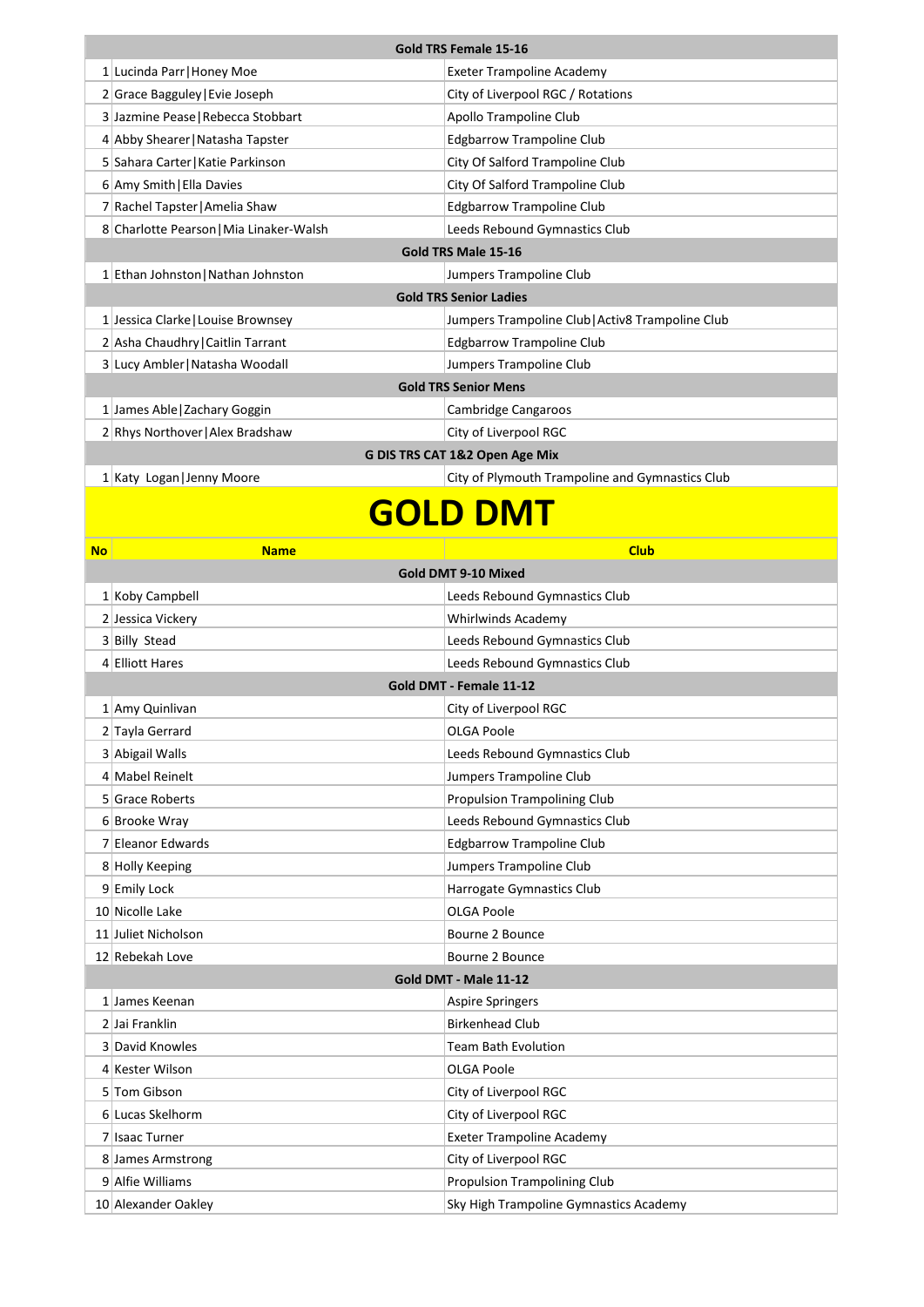| Gold DMT - Female 13-14                               |                                           |                                                 |
|-------------------------------------------------------|-------------------------------------------|-------------------------------------------------|
|                                                       | 1 Frances Braithwaite                     | Harrogate Gymnastics Club                       |
|                                                       | 2 Grace Owen                              | OLGA Poole                                      |
|                                                       | 3 Sophie Moir                             | Phoenix High Flyers                             |
|                                                       | 4 Megan Sprakes                           | <b>Propulsion Trampolining Club</b>             |
|                                                       | 5 Natasha Tapster                         | <b>Edgbarrow Trampoline Club</b>                |
|                                                       | 6 Evangeline Piper                        | City of Plymouth Trampoline and Gymnastics Club |
|                                                       | 7 Rose Wynne                              | <b>Propulsion Trampolining Club</b>             |
|                                                       | 8 Lucinda Parr                            | <b>Exeter Trampoline Academy</b>                |
|                                                       |                                           | Gold DMT - Male 13-14                           |
|                                                       | 1 Charley Stone                           | <b>Propulsion Trampolining Club</b>             |
|                                                       | 2 Oscar Piper                             | City of Plymouth Trampoline and Gymnastics Club |
|                                                       | 3 Alexander Robinson                      | Leeds Rebound Gymnastics Club                   |
|                                                       | 4 Shaun Butler                            | Aerodynamic T.C.                                |
|                                                       | 5 Omo Aikeremiokha                        | Marriotts Gym Club                              |
|                                                       | 6 Billy Keenan                            | <b>Aspire Springers</b>                         |
|                                                       | 7 Marshall Frost                          | Marriotts Gym Club                              |
|                                                       | 8 Harry Newman                            | Propulsion Trampolining Club                    |
|                                                       |                                           | Gold DMT - Female 15-16                         |
|                                                       | 1 Ava Grace Llewellyn                     | Propulsion Trampolining Club                    |
|                                                       | 2 Lucy Baxter                             | <b>Birkenhead Club</b>                          |
|                                                       | 3 Sophia Zaldua                           | OLGA Poole                                      |
|                                                       | 4 Madeline Green                          | Leeds Rebound Gymnastics Club                   |
|                                                       | 5 Heather Marshall                        | <b>Birkenhead Club</b>                          |
|                                                       | 6 Hope Burgess                            | OLGA Poole                                      |
|                                                       | 7 Maddi Tarrant                           | OLGA Poole                                      |
|                                                       | 8 Samantha Buckles                        | <b>Propulsion Trampolining Club</b>             |
|                                                       | 9 Amelia Shaw                             | <b>Edgbarrow Trampoline Club</b>                |
|                                                       | 10 Mia Bedwell                            | <b>Aspire Springers</b>                         |
|                                                       | 11 Honey Moe                              | <b>Exeter Trampoline Academy</b>                |
| <b>Edgbarrow Trampoline Club</b><br>12 Rachel Tapster |                                           |                                                 |
|                                                       |                                           | Gold DMT - Male 15-16                           |
|                                                       | 1 Petar Stanchev                          | London DMT                                      |
|                                                       | 2 Kendrick Moore                          | <b>Propulsion Trampolining Club</b>             |
|                                                       | 3 Cameron Caulfield-Pleavin               | <b>Birkenhead Club</b>                          |
|                                                       | 4 Otis Mcauliffe                          | OLGA Poole                                      |
|                                                       | Lewis Gosling WITHDRAWN                   | Marriotts Gym Club                              |
|                                                       | 5 Daniel Bradford                         | Sky High Trampoline Gymnastics Academy          |
|                                                       | 6 Mason Green                             | Leeds Rebound Gymnastics Club                   |
|                                                       | 7 Jamie Canning                           | City of Liverpool RGC                           |
|                                                       | 8 Jack Newman                             | Propulsion Trampolining Club                    |
|                                                       |                                           | <b>Gold DMT Senior Ladies</b>                   |
|                                                       | 1 Emily McDonough                         | OLGA Poole                                      |
|                                                       | 2 Emma Sharpley                           | Phoenix High Flyers                             |
|                                                       | 3 Ellen McDonough                         | Propulsion Trampolining Club                    |
|                                                       | 4 Rosa Clark                              | Max Force                                       |
|                                                       | 5 Katherine Allott                        | Team Bath Evolution                             |
|                                                       | 6 Megan Cummins                           | Propulsion Trampolining Club<br>OLGA Poole      |
|                                                       | 7 Kaylee Lake<br>8 Caitlin Tarrant        | <b>Edgbarrow Trampoline Club</b>                |
|                                                       |                                           | Marriotts Gym Club                              |
|                                                       | 9 Taylor Adams<br>Hannah Morris WITHDRAWN | Marriotts Gym Club                              |
|                                                       | 10 Catherine Thomas                       | <b>Aspire Springers</b>                         |
|                                                       | 11 Danielle Shaw                          | Marriotts Gym Club                              |